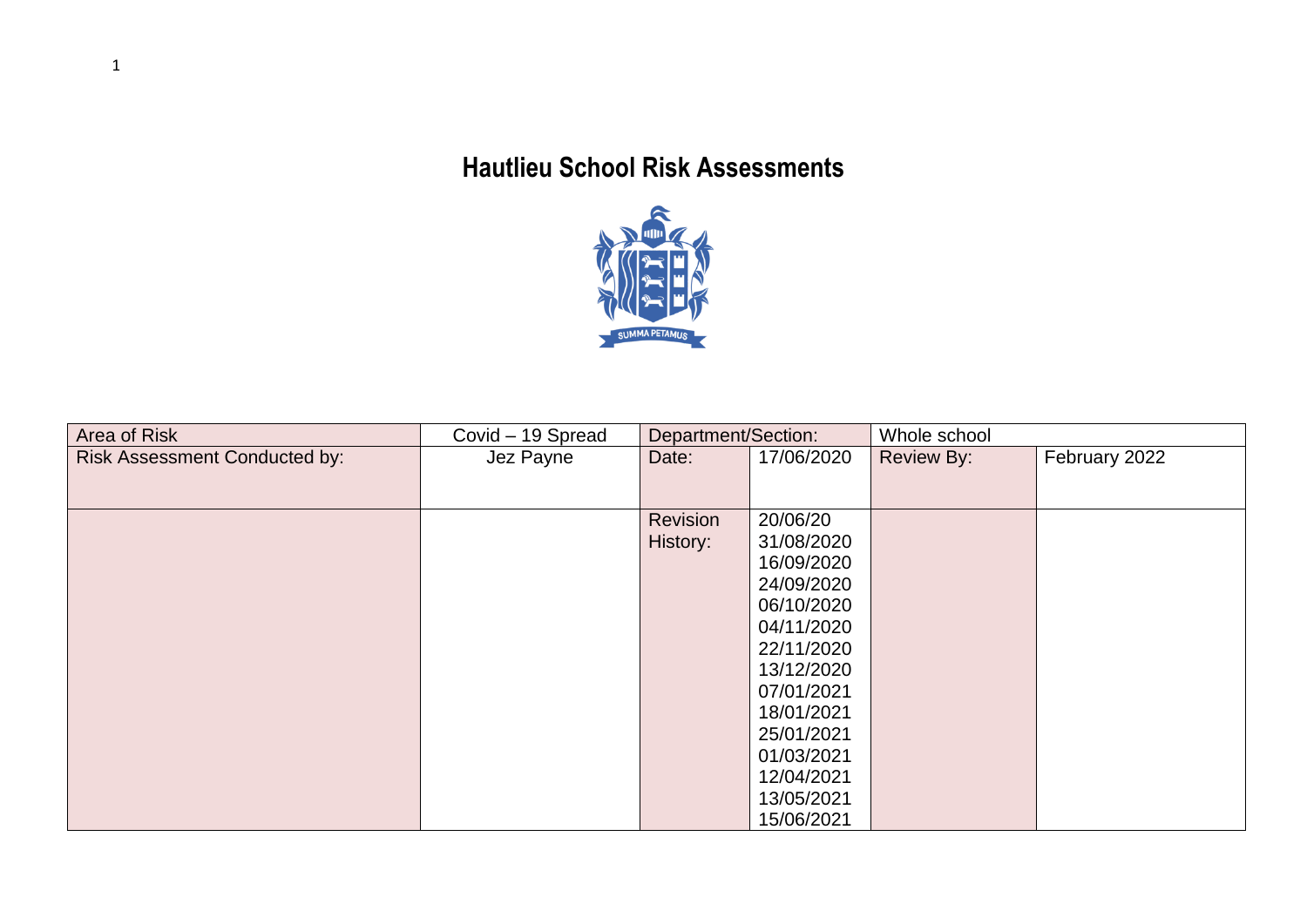| Hazard | Who's at Risk? | How Might They Be<br>Harmed? | Degree of<br><b>Risk</b> | Severity | <b>Risk</b><br>Rating<br>(L/M/H) | <b>Existing Control Measures</b> |            | Implemented | Further Control Measures to Be considered/ | C. |  |
|--------|----------------|------------------------------|--------------------------|----------|----------------------------------|----------------------------------|------------|-------------|--------------------------------------------|----|--|
|        |                |                              |                          |          |                                  |                                  | 28/06/2021 |             |                                            |    |  |
|        |                |                              |                          |          |                                  |                                  | 01/09/2021 |             |                                            |    |  |
|        |                |                              |                          |          |                                  |                                  | 14/10/2021 |             |                                            |    |  |
|        |                |                              |                          |          |                                  |                                  | 29/11/2021 |             |                                            |    |  |
|        |                |                              |                          |          |                                  |                                  | 04/01/2022 |             |                                            |    |  |
|        |                |                              |                          |          |                                  |                                  | 10/01/2022 |             |                                            |    |  |

| Hazard |   | Who's at Risk?                    | How Might They<br>Be Harmed? | Degree<br>of Risk | Severity Risk | Rating<br>L/M/H | <b>Existing Control Measures</b> | <b>Control Measures to Be</b><br>Considered/Implemented |
|--------|---|-----------------------------------|------------------------------|-------------------|---------------|-----------------|----------------------------------|---------------------------------------------------------|
|        |   |                                   |                              |                   |               |                 |                                  |                                                         |
|        |   | <b>Degree of Risk</b>             |                              |                   |               |                 |                                  |                                                         |
|        |   | Likelihood (L)                    |                              |                   |               |                 |                                  |                                                         |
|        | 5 | Certain - Hazard occurs           |                              |                   |               |                 |                                  |                                                         |
|        |   | frequently. It is a constant      |                              |                   |               |                 |                                  |                                                         |
|        |   | threat, or is custom practice ie, |                              |                   |               |                 |                                  |                                                         |
|        |   | daily, montly, weekly             |                              |                   |               |                 |                                  |                                                         |
|        | 4 | Likely - Hazard will probably     |                              |                   |               |                 |                                  |                                                         |
|        |   | occur but it is not a persistent  |                              |                   |               |                 |                                  |                                                         |
|        |   | issue. There are no issues of     |                              |                   |               |                 |                                  |                                                         |
|        |   | custom and practice, but we       |                              |                   |               |                 |                                  |                                                         |
|        |   | know we know from our             |                              |                   |               |                 |                                  |                                                         |
|        |   | experiences that the hazard       |                              |                   |               |                 |                                  |                                                         |
|        |   | does prestent itself from time    |                              |                   |               |                 |                                  |                                                         |
|        |   |                                   |                              |                   |               |                 |                                  |                                                         |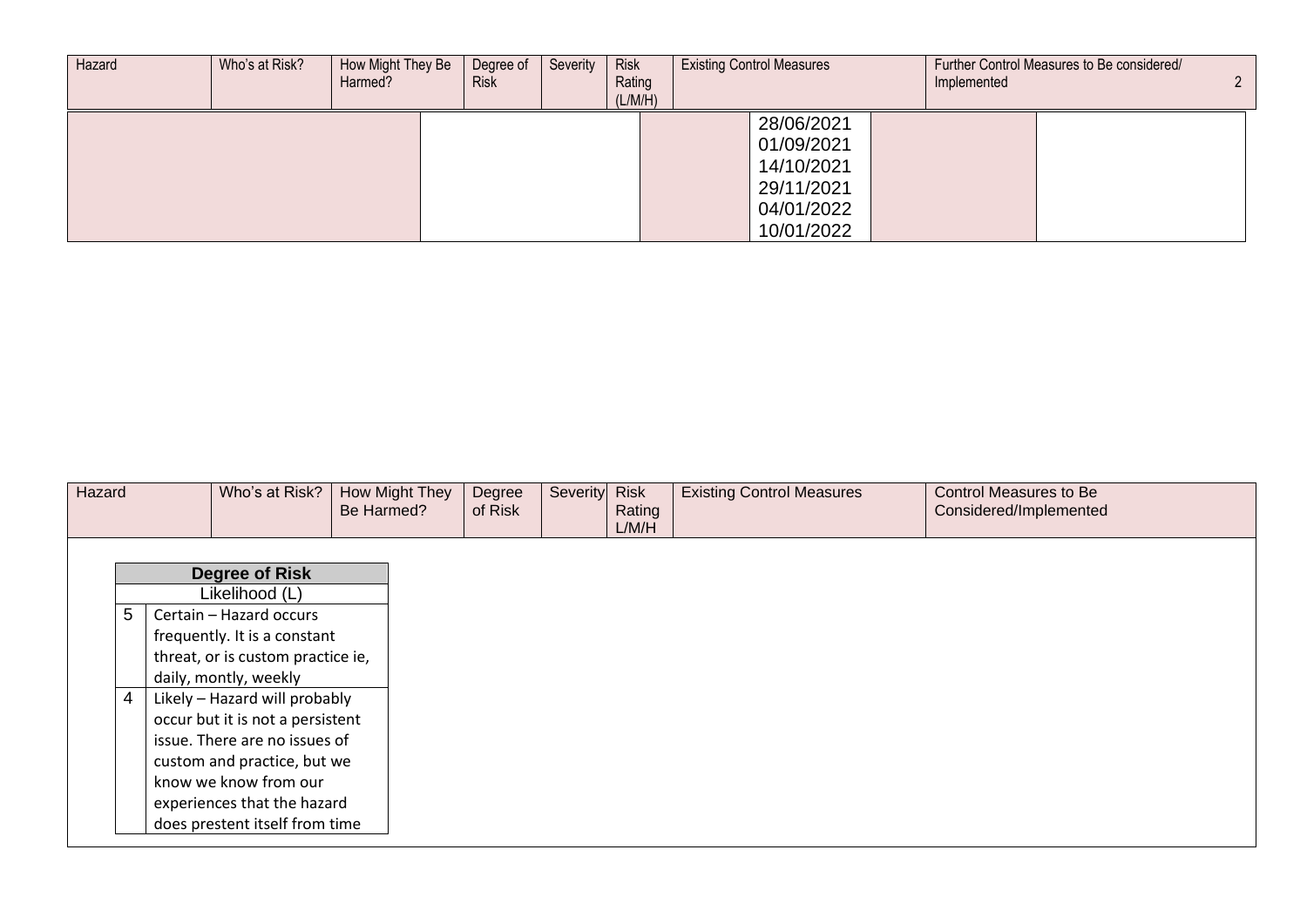| Hazard<br>Who's at Risk?<br>Harmed? |   |                                   | How Might They Be                |                                 | Degree of<br><b>Risk</b> | Severity                                                            | <b>Risk</b><br>Rating<br>(L/M/H) | <b>Existing Control Measures</b> |                                                     |                             |                                                                |                                 |                 | Implemented                              | Further Control Measures to Be considered/ |                                                                        |  | $\mathfrak{Z}$ |  |
|-------------------------------------|---|-----------------------------------|----------------------------------|---------------------------------|--------------------------|---------------------------------------------------------------------|----------------------------------|----------------------------------|-----------------------------------------------------|-----------------------------|----------------------------------------------------------------|---------------------------------|-----------------|------------------------------------------|--------------------------------------------|------------------------------------------------------------------------|--|----------------|--|
|                                     |   | to time                           |                                  |                                 |                          |                                                                     | Severity (S)                     |                                  |                                                     | <b>Persons at Risk</b>      |                                                                |                                 |                 |                                          |                                            |                                                                        |  |                |  |
|                                     | 3 |                                   | Possible - Hazard may occur      |                                 | 5                        | Catastrophic - incident leading to                                  |                                  |                                  |                                                     |                             | Employees                                                      |                                 |                 |                                          |                                            |                                                                        |  |                |  |
|                                     |   |                                   | occasionally, ie. One or twice a |                                 |                          | irreversible health effects or                                      |                                  |                                  |                                                     |                             | Students                                                       |                                 |                 |                                          |                                            |                                                                        |  |                |  |
|                                     |   | year                              |                                  |                                 |                          | death                                                               |                                  |                                  |                                                     | Clients                     |                                                                |                                 |                 |                                          |                                            |                                                                        |  |                |  |
|                                     |   |                                   |                                  |                                 | 4                        | Major - incident leading to long                                    |                                  |                                  |                                                     | Contractors                 |                                                                |                                 |                 |                                          |                                            |                                                                        |  |                |  |
|                                     |   |                                   |                                  |                                 |                          | term incapacity/ disability                                         |                                  |                                  |                                                     | Members of the Public       |                                                                |                                 |                 |                                          |                                            |                                                                        |  |                |  |
|                                     |   |                                   |                                  |                                 | 3                        | Moderate - incident leading to                                      |                                  |                                  |                                                     |                             |                                                                | <b>Work Experience Students</b> |                 |                                          |                                            |                                                                        |  |                |  |
|                                     |   |                                   |                                  |                                 |                          | injury. Requiring 4-14 days off<br>work                             |                                  |                                  |                                                     | <b>Other Persons</b>        |                                                                |                                 |                 |                                          |                                            |                                                                        |  |                |  |
|                                     |   |                                   |                                  |                                 | $\overline{2}$           | Minor - incident leading to minor                                   |                                  |                                  |                                                     |                             |                                                                |                                 |                 |                                          |                                            |                                                                        |  |                |  |
|                                     |   |                                   |                                  |                                 |                          | injury. Requiring < 4 days off                                      |                                  |                                  |                                                     |                             |                                                                |                                 |                 |                                          |                                            |                                                                        |  |                |  |
|                                     |   |                                   |                                  |                                 |                          | work                                                                |                                  |                                  | <b>Risk Rating Matrix</b>                           |                             |                                                                |                                 |                 |                                          |                                            |                                                                        |  |                |  |
|                                     |   |                                   |                                  |                                 |                          | Negligible - incident leading to<br>no/ minimal injury. Requiring 0 |                                  |                                  |                                                     |                             |                                                                |                                 | Severity        |                                          |                                            |                                                                        |  |                |  |
|                                     |   |                                   |                                  |                                 |                          | days off work                                                       |                                  |                                  |                                                     |                             | $\mathbf{1}$                                                   | $\overline{c}$                  | $\mathsf 3$     | 4                                        | 5                                          |                                                                        |  |                |  |
|                                     |   |                                   |                                  |                                 |                          |                                                                     |                                  |                                  |                                                     | $\mathbf{1}$                | $\mathbf{1}$                                                   | $\overline{2}$                  | 3               | $\overline{4}$                           | $\overline{5}$                             |                                                                        |  |                |  |
|                                     |   |                                   |                                  |                                 |                          |                                                                     |                                  |                                  |                                                     | $\overline{2}$              | $\overline{2}$                                                 | $\overline{4}$                  | $6 \overline{}$ | 8                                        | 10                                         |                                                                        |  |                |  |
|                                     |   |                                   | Unlikely - Hazard occurs         |                                 |                          |                                                                     |                                  |                                  |                                                     | $\overline{3}$              | $\overline{3}$                                                 | $6 \overline{}$                 | 9               | 12                                       | 15                                         |                                                                        |  |                |  |
|                                     |   |                                   | infrequently but remains a       |                                 |                          |                                                                     |                                  |                                  |                                                     | 4                           | $\overline{4}$                                                 | 8                               | 12              | 16                                       | 20                                         |                                                                        |  |                |  |
|                                     |   | possibility                       |                                  |                                 |                          |                                                                     |                                  |                                  |                                                     | 5                           | $\overline{5}$                                                 | 10                              | 15              | 20                                       | 25                                         |                                                                        |  |                |  |
|                                     |   |                                   | Rare - Hazard is not             |                                 |                          |                                                                     |                                  |                                  |                                                     |                             |                                                                |                                 |                 |                                          |                                            |                                                                        |  |                |  |
|                                     |   |                                   | expected to occur                |                                 |                          |                                                                     |                                  |                                  |                                                     |                             |                                                                |                                 |                 |                                          |                                            |                                                                        |  |                |  |
|                                     |   |                                   |                                  |                                 |                          |                                                                     |                                  |                                  |                                                     |                             |                                                                |                                 |                 |                                          |                                            |                                                                        |  |                |  |
|                                     |   |                                   |                                  |                                 |                          |                                                                     |                                  |                                  |                                                     |                             |                                                                |                                 |                 |                                          |                                            |                                                                        |  |                |  |
|                                     |   | Contamination                     | Students,                        | Staff contract                  |                          | $\overline{2}$                                                      | 3                                | M                                | All staff and students are                          |                             |                                                                |                                 |                 |                                          |                                            | Good respiratory hygiene is                                            |  |                |  |
|                                     |   | of all members<br>of the Hautlieu | Staff,<br>visitors and           | the Covid -19<br>virus which is |                          |                                                                     |                                  |                                  | encouraged to wash their<br>hands for 20 seconds as |                             |                                                                |                                 |                 |                                          |                                            | practiced, use the tissues provided to<br>cover mouth and nose. Put up |  |                |  |
| Community                           |   |                                   | sub-                             | a respiratory                   |                          |                                                                     |                                  |                                  |                                                     | frequently as possible, not |                                                                |                                 |                 | posters to encourage "Catch it, kill it, |                                            |                                                                        |  |                |  |
| that are                            |   |                                   | contractors                      | illness and                     |                          |                                                                     |                                  |                                  | to touch their face and use a                       |                             |                                                                |                                 |                 | Bin it",                                 |                                            |                                                                        |  |                |  |
| working in                          |   |                                   |                                  | may cause                       |                          |                                                                     | tissue to catch any cough or     |                                  |                                                     |                             |                                                                |                                 |                 |                                          |                                            |                                                                        |  |                |  |
| school                              |   |                                   |                                  | any reaction                    |                          |                                                                     |                                  |                                  |                                                     |                             | sneeze. This will be<br>Make sure teachers are made aware      |                                 |                 |                                          |                                            |                                                                        |  |                |  |
| environment                         |   |                                   |                                  | from mild                       |                          |                                                                     |                                  |                                  |                                                     |                             | reinforced through posters<br>that they are to ventilate their |                                 |                 |                                          |                                            |                                                                        |  |                |  |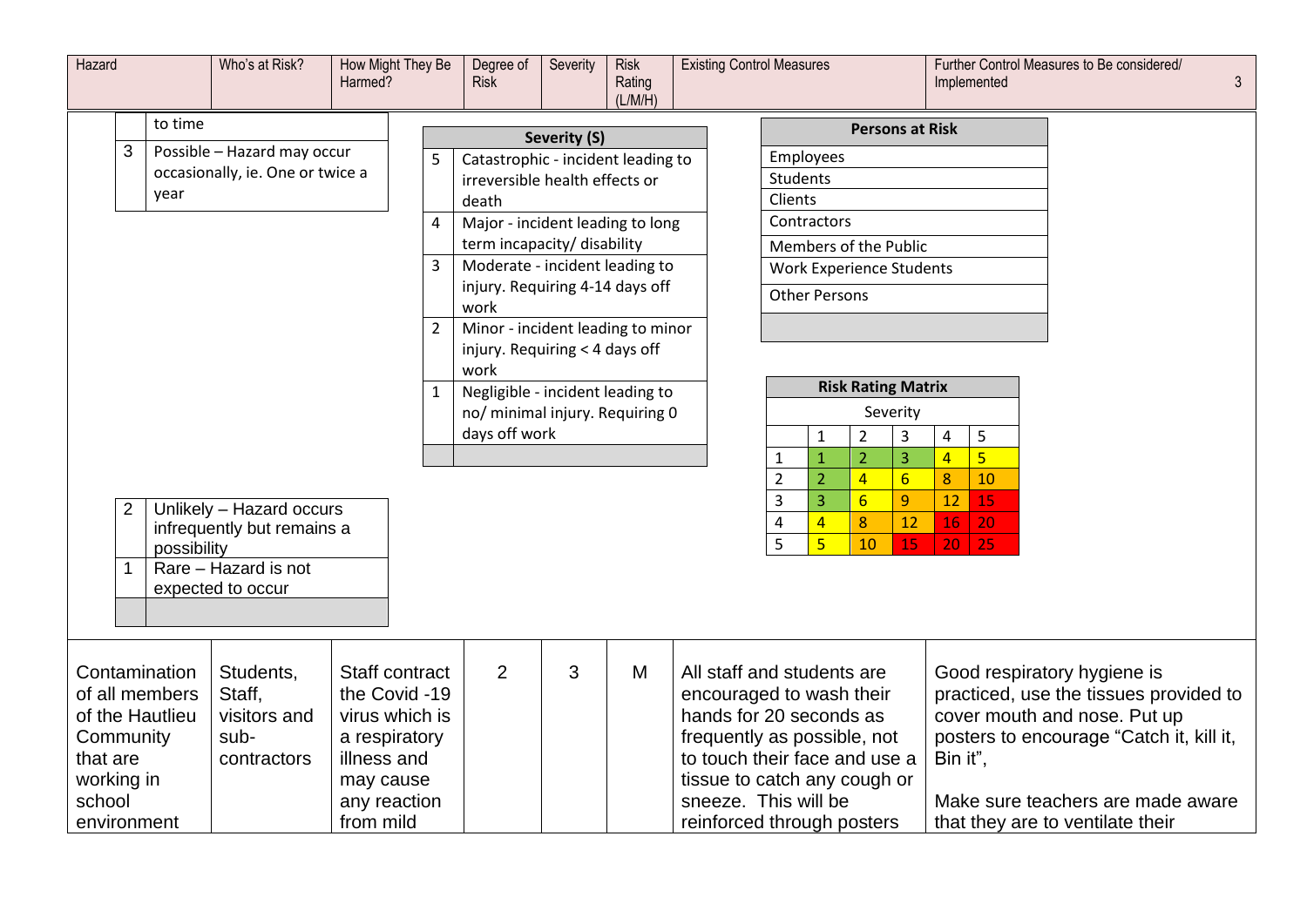| Hazard                             | Who's at Risk? | How Might They Be<br>Harmed?                      | Degree of<br><b>Risk</b> | Severity | <b>Risk</b><br>Rating<br>(L/M/H) | <b>Existing Control Measures</b>                                                                                                                                                                                                                                                                                                                                               | Further Control Measures to Be considered/<br>Implemented                                                                                                                                                                                                                                                                                                                                                                              |
|------------------------------------|----------------|---------------------------------------------------|--------------------------|----------|----------------------------------|--------------------------------------------------------------------------------------------------------------------------------------------------------------------------------------------------------------------------------------------------------------------------------------------------------------------------------------------------------------------------------|----------------------------------------------------------------------------------------------------------------------------------------------------------------------------------------------------------------------------------------------------------------------------------------------------------------------------------------------------------------------------------------------------------------------------------------|
| during the<br>Covid 19<br>pandemic |                | symptoms to<br>severe<br>respiratory<br>distress. |                          |          |                                  | across the site, and regular<br>reminders from class<br>teachers and duty staff at<br>the end of each lesson, that<br>students should sanitize<br>frequently especially before<br>and after eating.<br>Students will be reminded to<br>wash their hands with soap<br>after using the toilet and<br>asked to use the sanitizers<br>around school after<br>sneezing, coughing or | classrooms by opening windows and<br>internal doors. Now that the weather<br>has turned colder the heating system<br>has also been switched on to<br>maximise ventilation.<br>Hautlieu revised cleaning strategy to<br>be followed.<br>Any employee displaying corona virus<br>symptoms should not attend school.<br>If they fall ill during the day they<br>should contact the admin team before<br>self-isolating and contacting the |
|                                    |                |                                                   |                          |          |                                  | blowing their nose.<br>On arrival at school students<br>will be required to enter the<br>building through the main<br>ground floor external doors<br>to Reception where they will<br>sanitize their hands<br>thoroughly before<br>proceeding to their<br>designated mentor rooms or<br>classroom for lessons.                                                                  | Covid-19 helpline<br>Anyone falling ill at work with related<br>symptoms must follow Hautlieu<br>building arrangements for<br>coronavirus and should not attend<br>the emergency department at the<br>hospital or their GP surgery. They<br>should call the helpline on 01534<br>445566 first.<br>Any guidance published on Gov.je                                                                                                     |
|                                    |                |                                                   |                          |          |                                  | <b>All arriving students are</b><br>required to wear a face<br>covering when in the school<br>buildings.<br>All arriving staff are required<br>to wear a face covering                                                                                                                                                                                                         | must be followed<br>Departmental Covid -19 safety plan in<br>place and shared with all staff<br>Parents, Students, Staff members,<br>visitors and Sub-contractors are not<br>to enter school if they are displaying                                                                                                                                                                                                                    |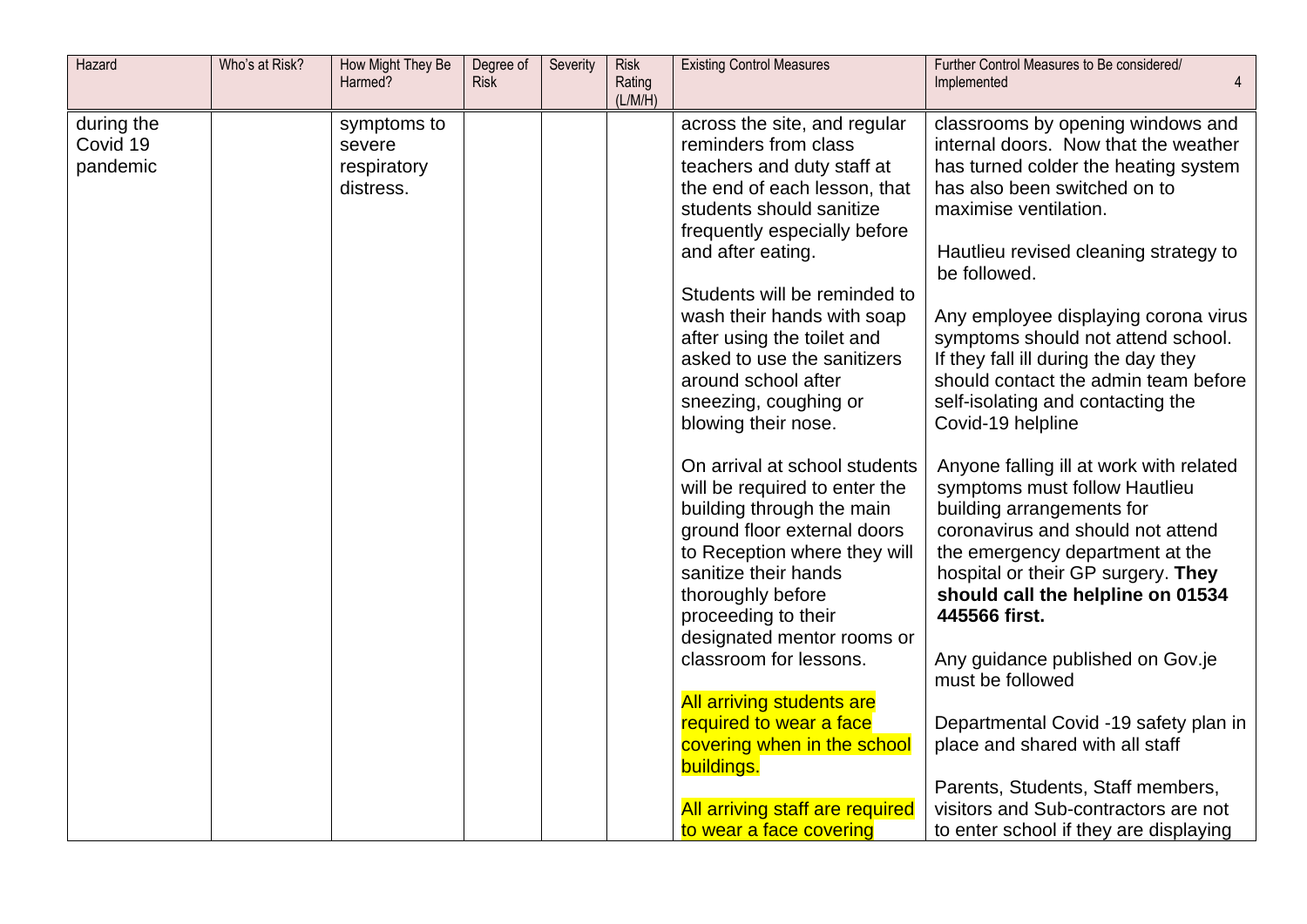| Hazard | Who's at Risk? | How Might They Be<br>Harmed? | Degree of<br><b>Risk</b> | Severity | <b>Risk</b><br>Rating<br>(L/M/H) | <b>Existing Control Measures</b>                     | Further Control Measures to Be considered/<br>Implemented<br>5             |
|--------|----------------|------------------------------|--------------------------|----------|----------------------------------|------------------------------------------------------|----------------------------------------------------------------------------|
|        |                |                              |                          |          |                                  | when in the school building.                         | symptoms of covid-19 or feeling                                            |
|        |                |                              |                          |          |                                  |                                                      | unwell.                                                                    |
|        |                |                              |                          |          |                                  | Students will be asked to                            |                                                                            |
|        |                |                              |                          |          |                                  | sanitize again before leaving                        | The register of attending                                                  |
|        |                |                              |                          |          |                                  | to go home via the external                          | subcontractors, cleaners and visitors                                      |
|        |                |                              |                          |          |                                  | doors.                                               | to be maintained at reception, with<br>contact details for possible use by |
|        |                |                              |                          |          |                                  | Hand sanitizer stations have                         | track and trace authorities.                                               |
|        |                |                              |                          |          |                                  | been set up, washrooms are                           |                                                                            |
|        |                |                              |                          |          |                                  | well stocked with hand soap                          | Where there is an educational need                                         |
|        |                |                              |                          |          |                                  | and sanitizer, the hand                              | visitors are permitted to be on site                                       |
|        |                |                              |                          |          |                                  | blowers have been switched                           | during the school day, but must follow                                     |
|        |                |                              |                          |          |                                  | off so that this prevents the                        | the school practices as outlined in                                        |
|        |                |                              |                          |          |                                  | spread of germs.                                     | this risk assessment. Any visitors                                         |
|        |                |                              |                          |          |                                  |                                                      | who are to be brought on site need to                                      |
|        |                |                              |                          |          |                                  | Ensure that the hand towel                           | be discussed with SLG in advance of                                        |
|        |                |                              |                          |          |                                  | and sanitizer dispensers are                         | their scheduled visit. The person                                          |
|        |                |                              |                          |          |                                  | restocked regularly, bins                            | responsible for the visitor must make                                      |
|        |                |                              |                          |          |                                  | emptied, and touch pads,<br>handrails and horizontal | the practices in this risk assessment                                      |
|        |                |                              |                          |          |                                  | surfaces wiped down                                  | clear to them upon arrival.                                                |
|        |                |                              |                          |          |                                  | regularly as per the                                 | All other visitors should be arranged                                      |
|        |                |                              |                          |          |                                  | Cleaning schedule.                                   | where possible for those times                                             |
|        |                |                              |                          |          |                                  |                                                      | outside the normal school day. If this                                     |
|        |                |                              |                          |          |                                  | All staff are to attend work                         | is not possible then the students                                          |
|        |                |                              |                          |          |                                  | unless otherwise agreed                              | should be removed from the area that                                       |
|        |                |                              |                          |          |                                  | with Senior management or                            | is affected and the area cleaned and                                       |
|        |                |                              |                          |          |                                  | if they are ill.                                     | sanitized again after the work has                                         |
|        |                |                              |                          |          |                                  | Only two staff at a time are                         | been completed and before allowing                                         |
|        |                |                              |                          |          |                                  | to use the reprographics                             | the students to return.                                                    |
|        |                |                              |                          |          |                                  | area and must use the                                |                                                                            |
|        |                |                              |                          |          |                                  | photocopiers nearest and                             | Teachers are to wipe down their                                            |
|        |                |                              |                          |          |                                  | furthest away from the entry                         | desk, keyboard and workstation using                                       |
|        |                |                              |                          |          |                                  | point.                                               | the wipes provided between lessons                                         |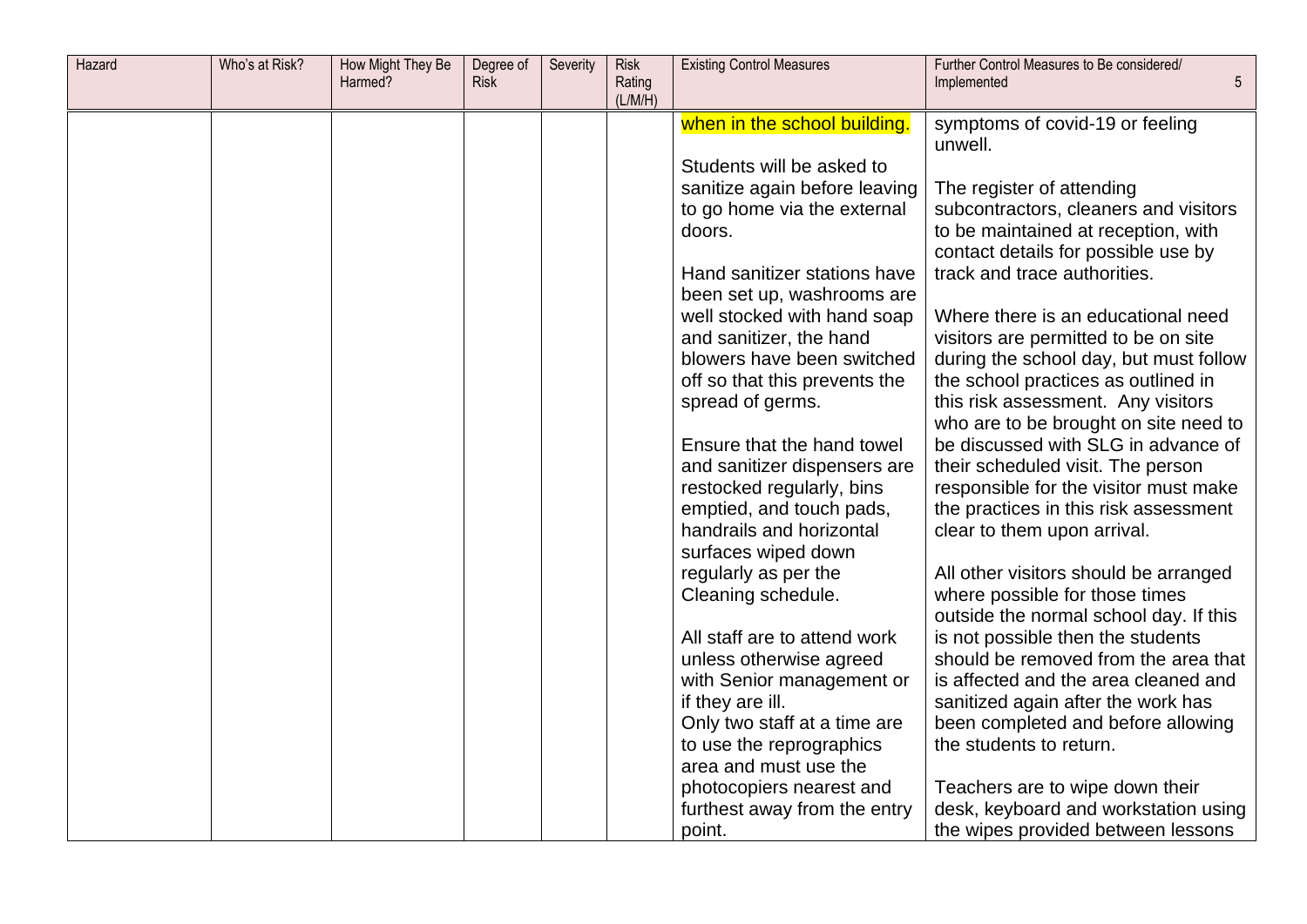| Hazard                                        | Who's at Risk?                      | How Might They Be<br>Harmed?                 | Degree of<br><b>Risk</b> | Severity | <b>Risk</b><br>Rating<br>(L/M/H) | <b>Existing Control Measures</b>                                                                                                                                                                                                                                                                                                                                                                                                                                                                                                                                                                                                                                                                                                                                   | Further Control Measures to Be considered/<br>Implemented<br>6                                                                                                                                                                                                                                                                                                                                                                                                                                                                                                                                                                                                                                                                                                                                                                                  |
|-----------------------------------------------|-------------------------------------|----------------------------------------------|--------------------------|----------|----------------------------------|--------------------------------------------------------------------------------------------------------------------------------------------------------------------------------------------------------------------------------------------------------------------------------------------------------------------------------------------------------------------------------------------------------------------------------------------------------------------------------------------------------------------------------------------------------------------------------------------------------------------------------------------------------------------------------------------------------------------------------------------------------------------|-------------------------------------------------------------------------------------------------------------------------------------------------------------------------------------------------------------------------------------------------------------------------------------------------------------------------------------------------------------------------------------------------------------------------------------------------------------------------------------------------------------------------------------------------------------------------------------------------------------------------------------------------------------------------------------------------------------------------------------------------------------------------------------------------------------------------------------------------|
|                                               |                                     |                                              |                          |          |                                  | Avoid using the lifts where<br>possible, when required<br>then strictly only one person<br>at a time in the lifts.<br>Covid -19 Posters are<br>displayed in prominent<br>places throughout the<br>building to remind Students<br>and staff of the physical<br>distancing and respiratory<br>hygiene.<br>The creation of zones within<br>the school for each year<br>group will be maintained<br>throughout the day to allow<br>for break times and lunch.<br>These will be maintained<br>where possible by duty staff<br>members. When moving<br>between rooms, all staff to<br>reiterate keep left rule to<br>reduce the number of<br>different people that<br>Students and Staff come in<br>to contact with especially in<br>the corridors and on<br>staircases. | if they are sharing a classroom with<br>others.<br>Students are to wipe down their desk<br>and chair after each session, with the<br>wipes provided.<br>Where uniform is loaned to students<br>each item must then be isolated for<br>72 hours and disinfected before re-<br>issuing to another student.<br>Year 12 and 13 students are to be<br>permitted to leave school if they do<br>not have lessons P4 or P5.<br>Assemblies are strongly discouraged<br>at the present time; any proposed<br>assemblies need to be discussed with<br>CMJ and can only include one year<br>group bubble.<br>School performances and events are<br>also now allowed to recommence but<br>subject to strict control measures;<br>and proposed events need to be fully<br>risk assessed and should be<br>discussed with KBL and JCP in the<br>first instance. |
| Should there<br>be a confirmed<br>case within | Students,<br>Staff,<br>visitors and | Confirmed<br>case of Covid<br>-19 within the | $\overline{2}$           | 3        | M                                | The Headteacher should<br>wait until they are contacted<br>by the contact tracing team                                                                                                                                                                                                                                                                                                                                                                                                                                                                                                                                                                                                                                                                             | The contact tracing team need time to<br>discuss individual circumstances with<br>the confirmed positive case to                                                                                                                                                                                                                                                                                                                                                                                                                                                                                                                                                                                                                                                                                                                                |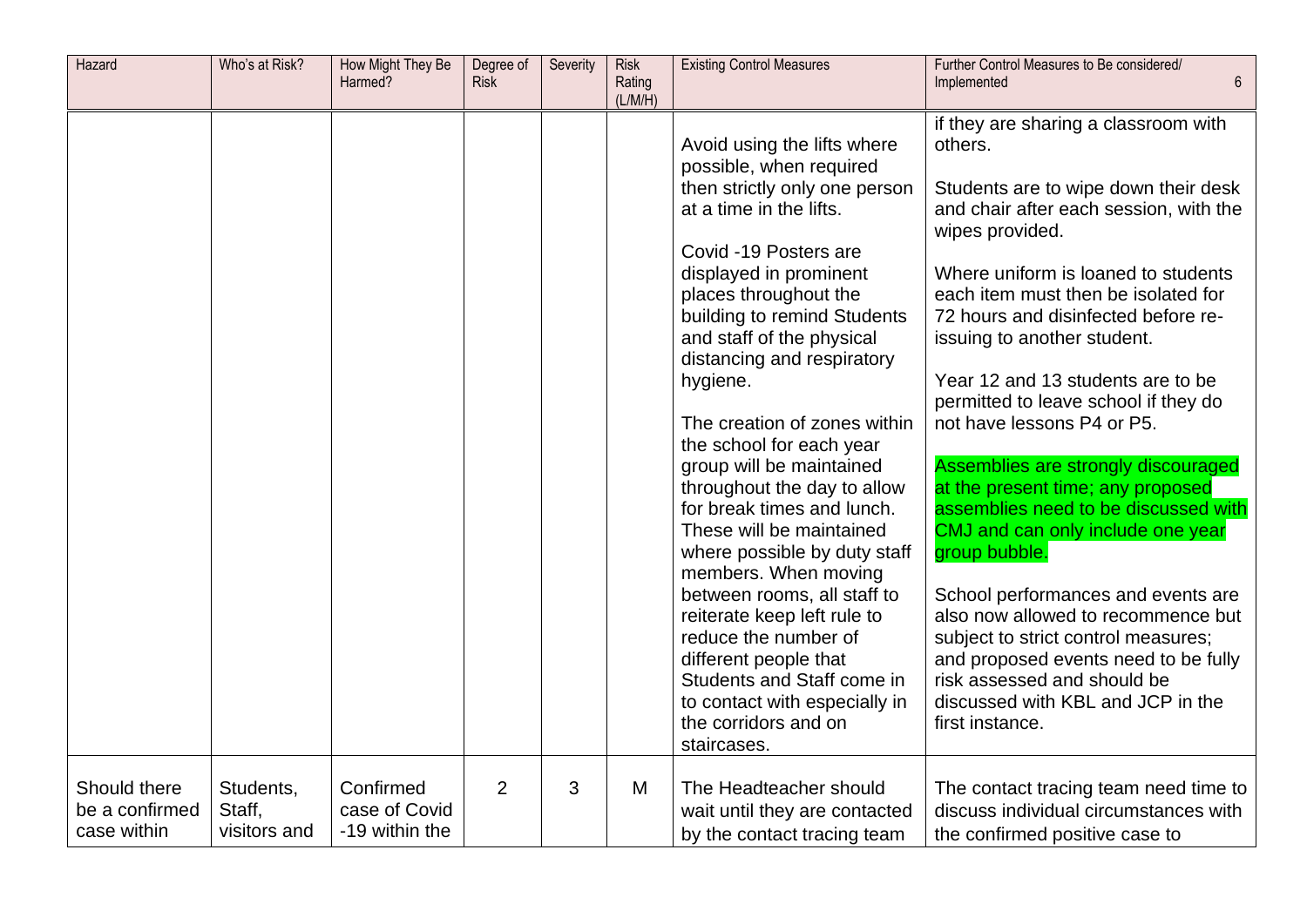| Hazard | Who's at Risk?      | How Might They Be<br>Harmed?                                                                             | Degree of<br><b>Risk</b> | Severity | <b>Risk</b><br>Rating<br>(L/M/H) | <b>Existing Control Measures</b>                                                                                                                                                                                                                                                                                                                                                                                | Further Control Measures to Be considered/<br>Implemented<br>$\overline{7}$                                                                                                                                                                                                                                                                                                                                                                                                                                          |
|--------|---------------------|----------------------------------------------------------------------------------------------------------|--------------------------|----------|----------------------------------|-----------------------------------------------------------------------------------------------------------------------------------------------------------------------------------------------------------------------------------------------------------------------------------------------------------------------------------------------------------------------------------------------------------------|----------------------------------------------------------------------------------------------------------------------------------------------------------------------------------------------------------------------------------------------------------------------------------------------------------------------------------------------------------------------------------------------------------------------------------------------------------------------------------------------------------------------|
| school | sub-<br>contractors | school<br>damage to<br>reputation<br>and<br>increased<br>levels of<br>anxiety<br>amongst<br>students and |                          |          |                                  | informing them of a<br>confirmed positive case<br>within their setting before<br>taking any action or<br>informing parents. This will<br>avoid any unnecessary<br>panic or confusion arising<br>from a suspected case that<br>is later found to be negative                                                                                                                                                     | establish their movements and who<br>they have been in direct contact with<br>The contact tracing team may need to<br>consult the infection control team to<br>obtain advice on the cleaning process<br>necessary within the school and<br>suggest any additional cleaning<br>required.                                                                                                                                                                                                                              |
|        |                     | staff                                                                                                    |                          |          |                                  | The contract tracing team<br>will be in contact with<br>Headteacher or designated<br>SLG member, where they<br>will confirm positive test<br>result<br>Admin will then research the<br>timetable and possible direct                                                                                                                                                                                            | Direct contacts defined as anyone<br>who has been within 2m of that<br>person for more than 15 minutes<br>during their infectious period<br>After the contact tracing team have<br>called confirming the positive case<br>within the setting, the Headteacher<br>should inform the CYPES Hub<br>cypeshub@gov.je                                                                                                                                                                                                      |
|        |                     |                                                                                                          |                          |          |                                  | contacts of the confirmed<br>case. All teachers must<br>provide an up to date<br>seating plan for each class<br>and room that they teach in<br>and are responsible for<br>updating this when required<br>in order to support the<br>contact tracing process. If<br>on cover, staff can access<br>these seating plans on<br>Go4Schools and must<br>ensure that students sit in<br>the correct seat at all times. | Parents and students should be<br>directed to the advice on gov.je<br>regarding isolation requirements:<br>https://www.gov.je/health/coronavirus<br>educationchildcare/pages/reopening<br>ofschools.aspx#IsolationChildren<br>In line with public guidance students<br>and staff who are direct contacts<br>should take daily lateral flow tests for<br>10 days after identification; test kits<br>are available from the Government<br>https://www.gov.je/Health/Coronaviru<br>s/Testing/Pages/LateralFlowTesting.a |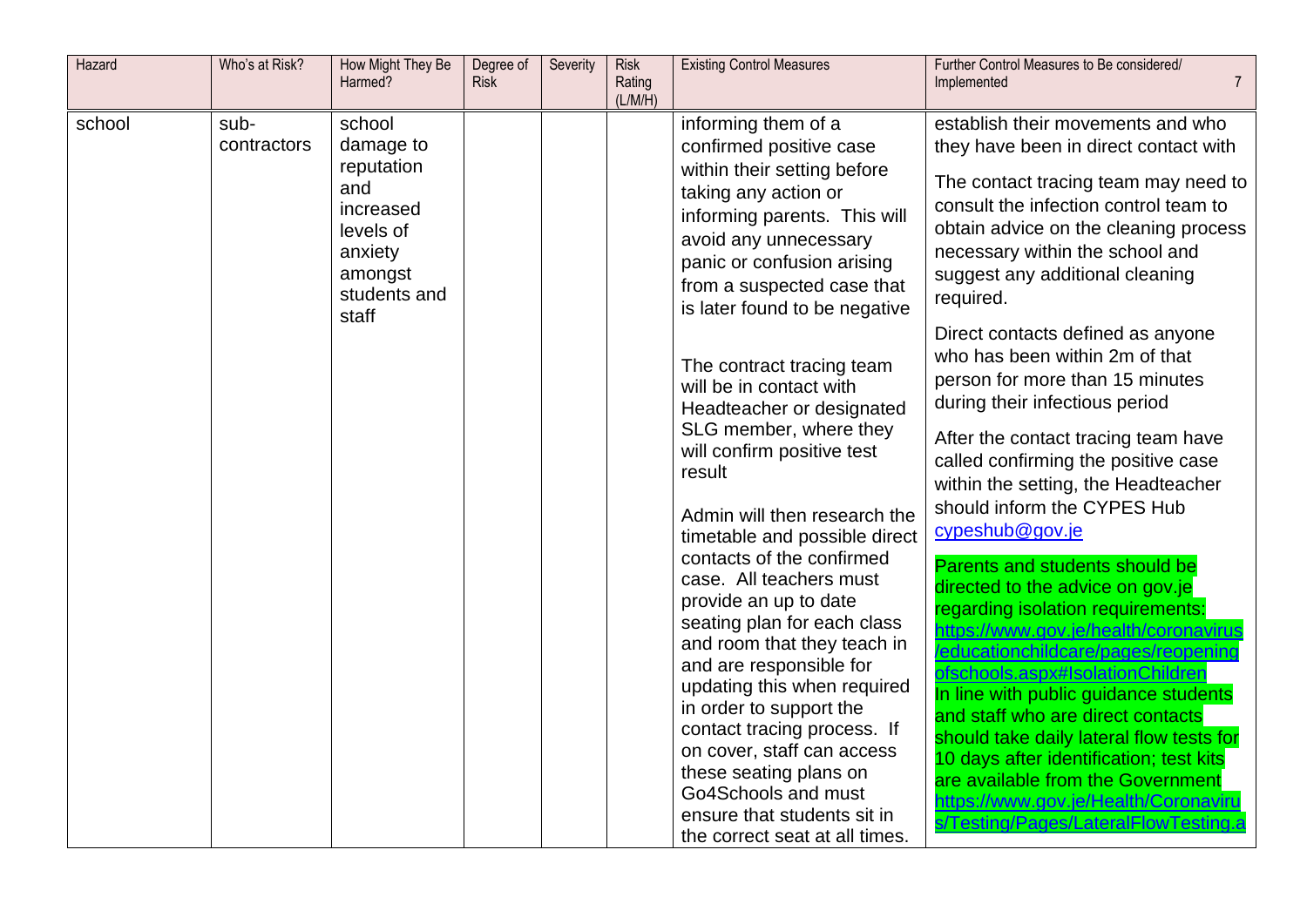| Hazard                       | Who's at Risk?      | How Might They Be<br>Harmed? | Degree of<br>Risk | Severity | <b>Risk</b><br>Rating<br>(L/M/H) | <b>Existing Control Measures</b>                                                                                                                                                                                                                                                                                                                                                                                                                                                                                                                                                                                                                                                                                                                       | Further Control Measures to Be considered/<br>8<br>Implemented                                                                                                                                                                                                                                                                                                                                                                                                                                                                                       |
|------------------------------|---------------------|------------------------------|-------------------|----------|----------------------------------|--------------------------------------------------------------------------------------------------------------------------------------------------------------------------------------------------------------------------------------------------------------------------------------------------------------------------------------------------------------------------------------------------------------------------------------------------------------------------------------------------------------------------------------------------------------------------------------------------------------------------------------------------------------------------------------------------------------------------------------------------------|------------------------------------------------------------------------------------------------------------------------------------------------------------------------------------------------------------------------------------------------------------------------------------------------------------------------------------------------------------------------------------------------------------------------------------------------------------------------------------------------------------------------------------------------------|
|                              |                     |                              |                   |          |                                  | The school will then inform<br>those individuals or parents<br>of individuals who are direct<br>contacts. Students should<br>then undertake LFT for 10<br>days following identification<br>of being a direct contact and<br>log their results through the<br>gov.je portal.<br>If either a student or<br>member of staff returns a<br>positive LFT result then they<br>should immediately go into<br>isolation and book a PCR<br>test. If the student or staff<br>member chooses not to<br>have a PCR test then they<br>must not attend school for<br>10 days.<br>Headteacher will then inform<br>the rest of the school<br>community of positive test<br>and any further actions to<br>keep all staff, students and<br>parents informed and<br>aware. | spx where parents need to register to<br>both receive the kits and also submit<br>results. An emergency supply of LFT<br>kits are available from the Hautlieu<br>Site Office in the event that a student<br>is identified as a direct contact and<br>their household is running low or has<br>no tests left.<br>Staff can collect LFT kits from the<br><b>Hautlieu Site Office and register for</b><br>testing and to submit their result on<br>gov.je<br>https://www.gov.je/Health/Coronaviru<br>s/Testing/Pages/LateralFlowTesting.a<br><b>Spx</b> |
| Contamination<br>of students | Students,<br>Staff, | Infection by<br>the Corona   | 1                 | 3        | L                                | Every time students enter or<br>leave the building they are                                                                                                                                                                                                                                                                                                                                                                                                                                                                                                                                                                                                                                                                                            | Forced isolation if parents, staff or<br>students will not comply with                                                                                                                                                                                                                                                                                                                                                                                                                                                                               |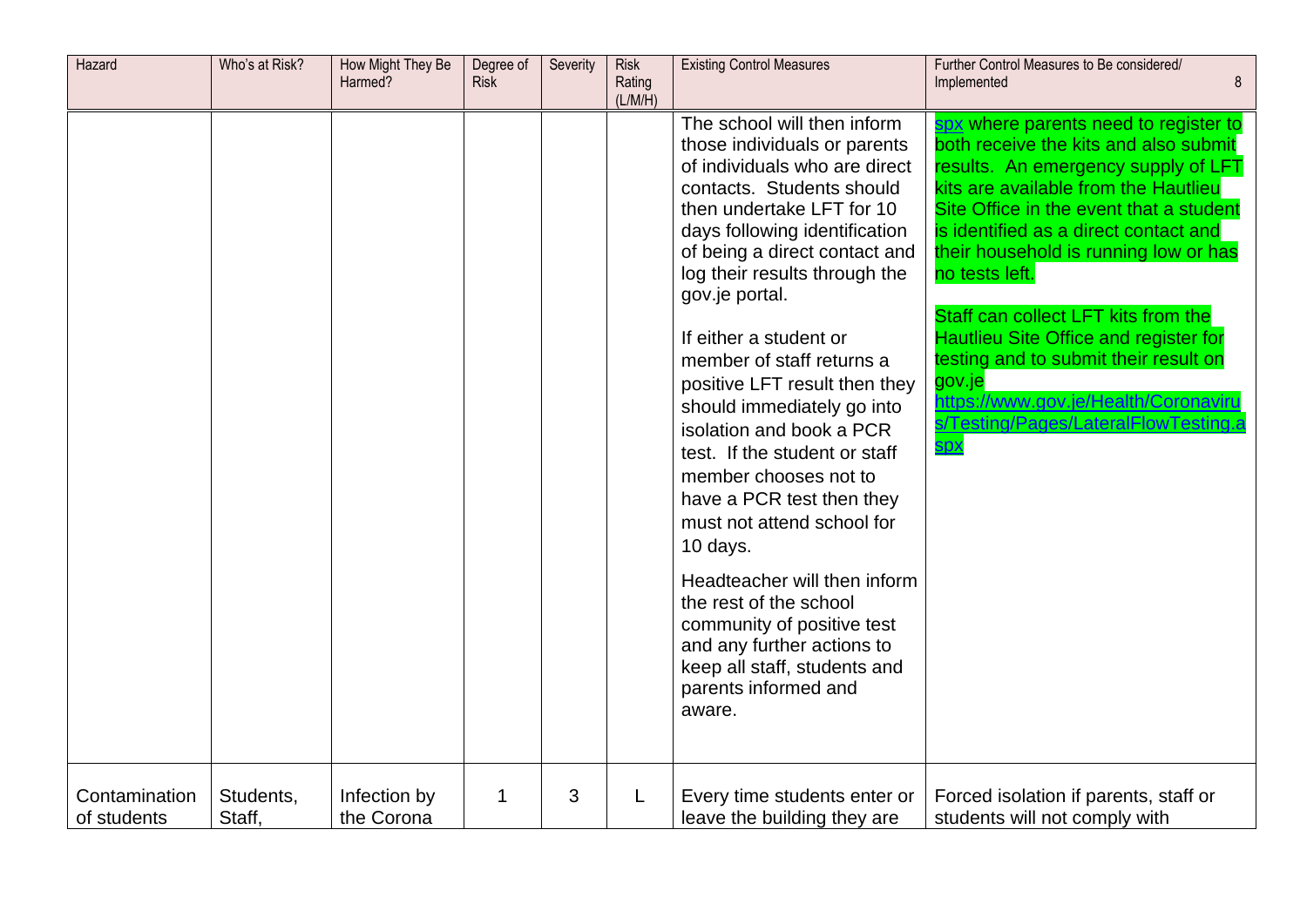| Hazard          | Who's at Risk? | How Might They Be<br>Harmed? | Degree of<br><b>Risk</b> | Severity | <b>Risk</b><br>Rating | <b>Existing Control Measures</b>                            | Further Control Measures to Be considered/<br>Implemented                        |
|-----------------|----------------|------------------------------|--------------------------|----------|-----------------------|-------------------------------------------------------------|----------------------------------------------------------------------------------|
|                 |                |                              |                          |          | (L/M/H)               |                                                             |                                                                                  |
| and staff by    | visitors and   | <b>Virus</b>                 |                          |          |                       | to sanitize their hands. On                                 | <b>Education and Government</b>                                                  |
| Corona virus in | subcontract    |                              |                          |          |                       | arrival students are to make                                | guidelines.                                                                      |
| the classroom   | ors            |                              |                          |          |                       | their way to their subject                                  |                                                                                  |
|                 |                |                              |                          |          |                       | classroom or mentor group                                   | <b>Education and Government</b>                                                  |
|                 |                |                              |                          |          |                       | and remain in their                                         | guidelines state that students                                                   |
|                 |                |                              |                          |          |                       | designated room for the                                     | returning to Jersey must not to attend                                           |
|                 |                |                              |                          |          |                       | duration of that lesson                                     | school or college until they receive a<br>first negative test result unless they |
|                 |                |                              |                          |          |                       | If Y12 or Y13 students have                                 | are fully vaccinated.                                                            |
|                 |                |                              |                          |          |                       | written parental consent                                    |                                                                                  |
|                 |                |                              |                          |          |                       | then they may leave the site                                | Students or staff returning from                                                 |
|                 |                |                              |                          |          |                       | during lunchtime, and must                                  | countries on England's International                                             |
|                 |                |                              |                          |          |                       | sanitize their hands on the                                 | Red List should not attend until they                                            |
|                 |                |                              |                          |          |                       | way out and on the way                                      | have completed the necessary                                                     |
|                 |                |                              |                          |          |                       | back in again.                                              | isolation period of 10 days.                                                     |
|                 |                |                              |                          |          |                       | Hand sanitizer stations are                                 | Staff are expected to liaise with NF                                             |
|                 |                |                              |                          |          |                       | positioned throughout the                                   | and KBL about their travel plans                                                 |
|                 |                |                              |                          |          |                       | school and atriums and                                      | where this may mean they are not                                                 |
|                 |                |                              |                          |          |                       | corridors to encourage good                                 | available to return to work due to the                                           |
|                 |                |                              |                          |          |                       | personal hygiene, and duty                                  | required isolation period as outlined                                            |
|                 |                |                              |                          |          |                       | staff are to supervise                                      | by the Government.                                                               |
|                 |                |                              |                          |          |                       | students sanitising their                                   |                                                                                  |
|                 |                |                              |                          |          |                       | hands before school and at                                  | Deep cleaning of all areas known to                                              |
|                 |                |                              |                          |          |                       | break and lunchtimes. All                                   | be contacted by any Student or Staff                                             |
|                 |                |                              |                          |          |                       | teaching staff must                                         | member every evening.                                                            |
|                 |                |                              |                          |          |                       | accompany their classes as<br>they exit the building at the | A resources tray continues to be                                                 |
|                 |                |                              |                          |          |                       | end of the school day to                                    | provided in each classroom to identify                                           |
|                 |                |                              |                          |          |                       | ensure that students                                        | items that need to be quarantined for                                            |
|                 |                |                              |                          |          |                       | sanitise their hands as they                                | 24 hours.                                                                        |
|                 |                |                              |                          |          |                       | leave.                                                      |                                                                                  |
|                 |                |                              |                          |          |                       |                                                             | Students must not share items                                                    |
|                 |                |                              |                          |          |                       | Teachers are to maintain a                                  | between year group bubbles within                                                |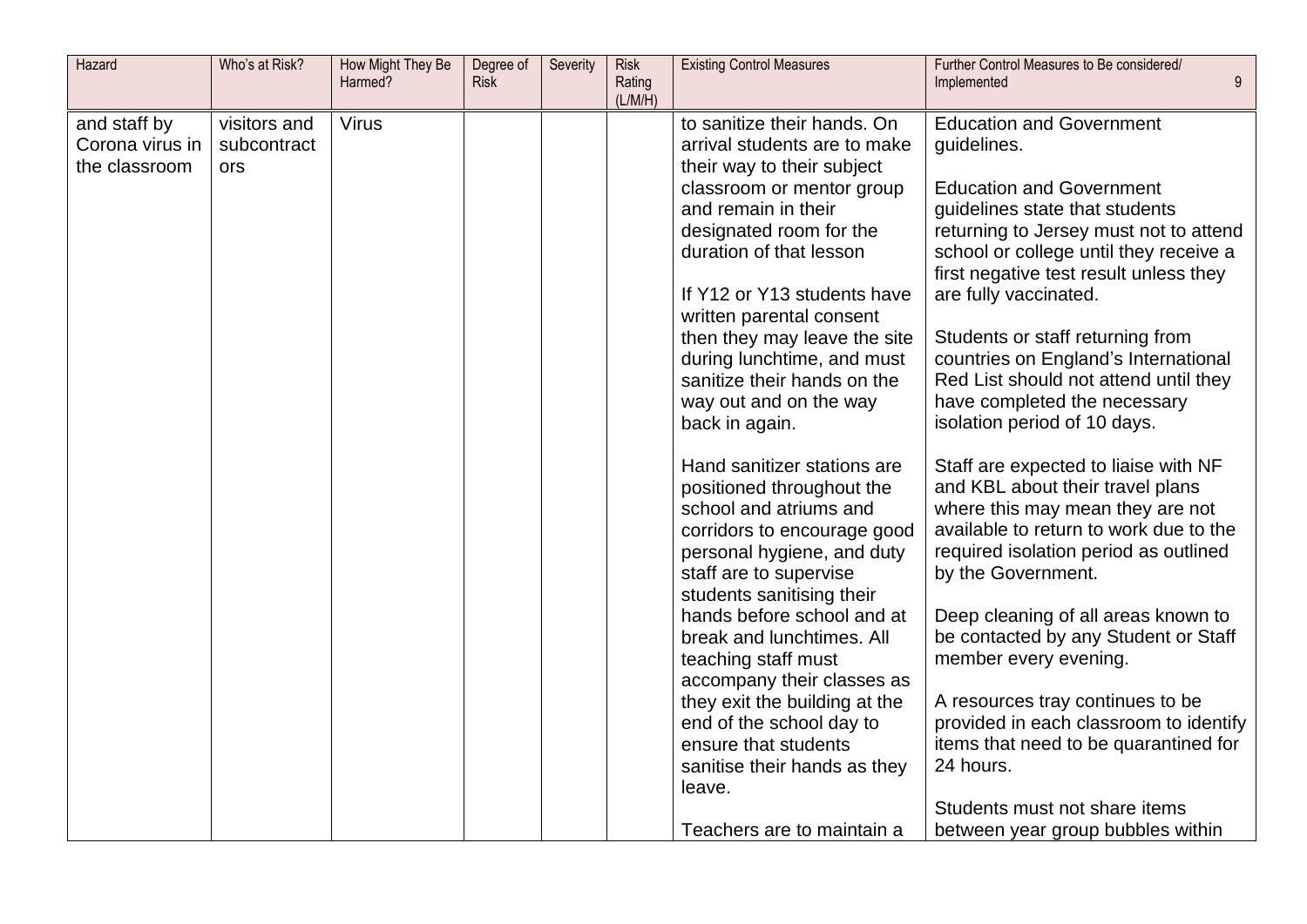| Hazard | Who's at Risk? | How Might They Be<br>Harmed? | Degree of<br><b>Risk</b> | Severity | <b>Risk</b><br>Rating<br>(L/M/H) | <b>Existing Control Measures</b>                                                                                                                                                                                                                                                                                                                                                                                                                                                                                                                                                                                                                              | Further Control Measures to Be considered/<br>Implemented                                                                                                                                                                                                                                                                                                                                                                                                                                   | 10 |
|--------|----------------|------------------------------|--------------------------|----------|----------------------------------|---------------------------------------------------------------------------------------------------------------------------------------------------------------------------------------------------------------------------------------------------------------------------------------------------------------------------------------------------------------------------------------------------------------------------------------------------------------------------------------------------------------------------------------------------------------------------------------------------------------------------------------------------------------|---------------------------------------------------------------------------------------------------------------------------------------------------------------------------------------------------------------------------------------------------------------------------------------------------------------------------------------------------------------------------------------------------------------------------------------------------------------------------------------------|----|
|        |                |                              |                          |          |                                  | clear 1m space at the front<br>of the classroom. Where<br>practicable 2m should be<br>maintained as good<br>practice.<br>Government of Jersey<br>guidelines for minimum<br>distances of 1m to be strictly<br>adhered to in all other<br>scenarios<br>Staff are required to use a<br>face covering at all times<br>whilst in school and not<br>eating or drinking. Visors<br>must be cleaned at least<br>once per day using soap<br>and warm water, and be<br>dried carefully using the<br>microfibre cloths available<br>around school. Masks must<br>be changed on a daily basis,<br>and reusable masks for staff<br>are available from the Site<br>Manager. | 24 hours if these cannot be<br>thoroughly cleaned and sterilised.<br>Teachers marking work does not<br>represent a significant infection route,<br>but staff should store work taken from<br>school in year group bubbles.<br>All staff and students in Y12 and Y13<br>and to be given the opportunity for<br>PCR testing on a half termly basis.<br>Lateral flow testing kits will be<br>provided to all staff and students for<br>them to participate in twice weekly<br>testing at home. |    |
|        |                |                              |                          |          |                                  | Students no longer have to<br>social distance in their<br>ordinary daily activities, but<br>are required to wear a face<br>covering at all times whilst in<br>school except for when<br>eating or drinking.                                                                                                                                                                                                                                                                                                                                                                                                                                                   |                                                                                                                                                                                                                                                                                                                                                                                                                                                                                             |    |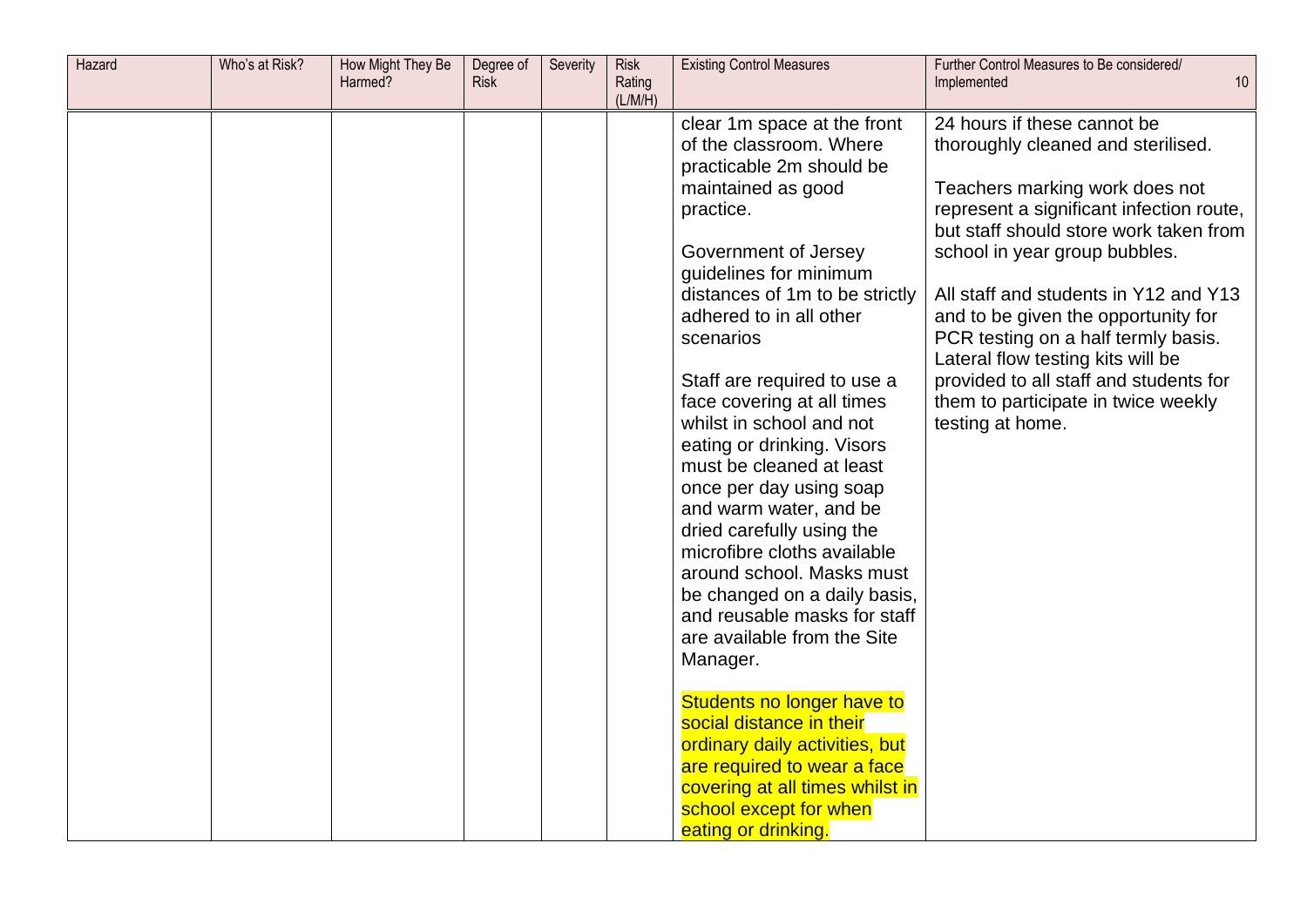| Hazard                                                                          | Who's at Risk?                      | How Might They Be<br>Harmed?               | Degree of<br><b>Risk</b> | Severity | <b>Risk</b><br>Rating<br>(L/M/H) | <b>Existing Control Measures</b>                                                                                                                                                                                                                                                                                                                                                                                                                                                 | Further Control Measures to Be considered/<br>Implemented<br>11                                                                                                                                                                                                          |
|---------------------------------------------------------------------------------|-------------------------------------|--------------------------------------------|--------------------------|----------|----------------------------------|----------------------------------------------------------------------------------------------------------------------------------------------------------------------------------------------------------------------------------------------------------------------------------------------------------------------------------------------------------------------------------------------------------------------------------------------------------------------------------|--------------------------------------------------------------------------------------------------------------------------------------------------------------------------------------------------------------------------------------------------------------------------|
|                                                                                 |                                     |                                            |                          |          |                                  | For students and staff in<br>1-2-1 sessions, physical<br>distancing must be<br>maintained at 1m where<br>possible through using a<br>sufficiently large space.                                                                                                                                                                                                                                                                                                                   |                                                                                                                                                                                                                                                                          |
|                                                                                 |                                     |                                            |                          |          |                                  | On completion of mentor<br>time and all lessons each<br>day teachers are to<br>distribute the disinfectant<br>wipes provided so that the<br>students can wipe down<br>their own desks and chairs<br>before leaving the<br>classroom. Students should<br>also wipe down desks and<br>chairs at the start of lessons<br>where a room has been<br>occupied during break or<br>lunchtimes. Students to<br>wipe down the booth and<br>chair they have used when<br>accessing the LRC. |                                                                                                                                                                                                                                                                          |
| Contamination<br>of students<br>and staff by<br>Corona virus in<br>examinations | Students,<br>Staff,<br>invigilators | Infection by<br>the Corona<br><b>Virus</b> | $\mathbf 1$              | 3        | L                                | Examination desks to be<br>spaced 2m apart. Students<br>to sit in their designated<br>seats as per the seating<br>plan prepared by the<br>Examinations team. All<br>students and staff to wear<br>face coverings when in the                                                                                                                                                                                                                                                     | During Examination periods as<br>communicated to the whole school<br>community by Mr Campbell, breaks<br>between lessons will be taken in<br>different congregational areas and be<br>confirmed via email, assemblies and<br>mentor time for each examination<br>period. |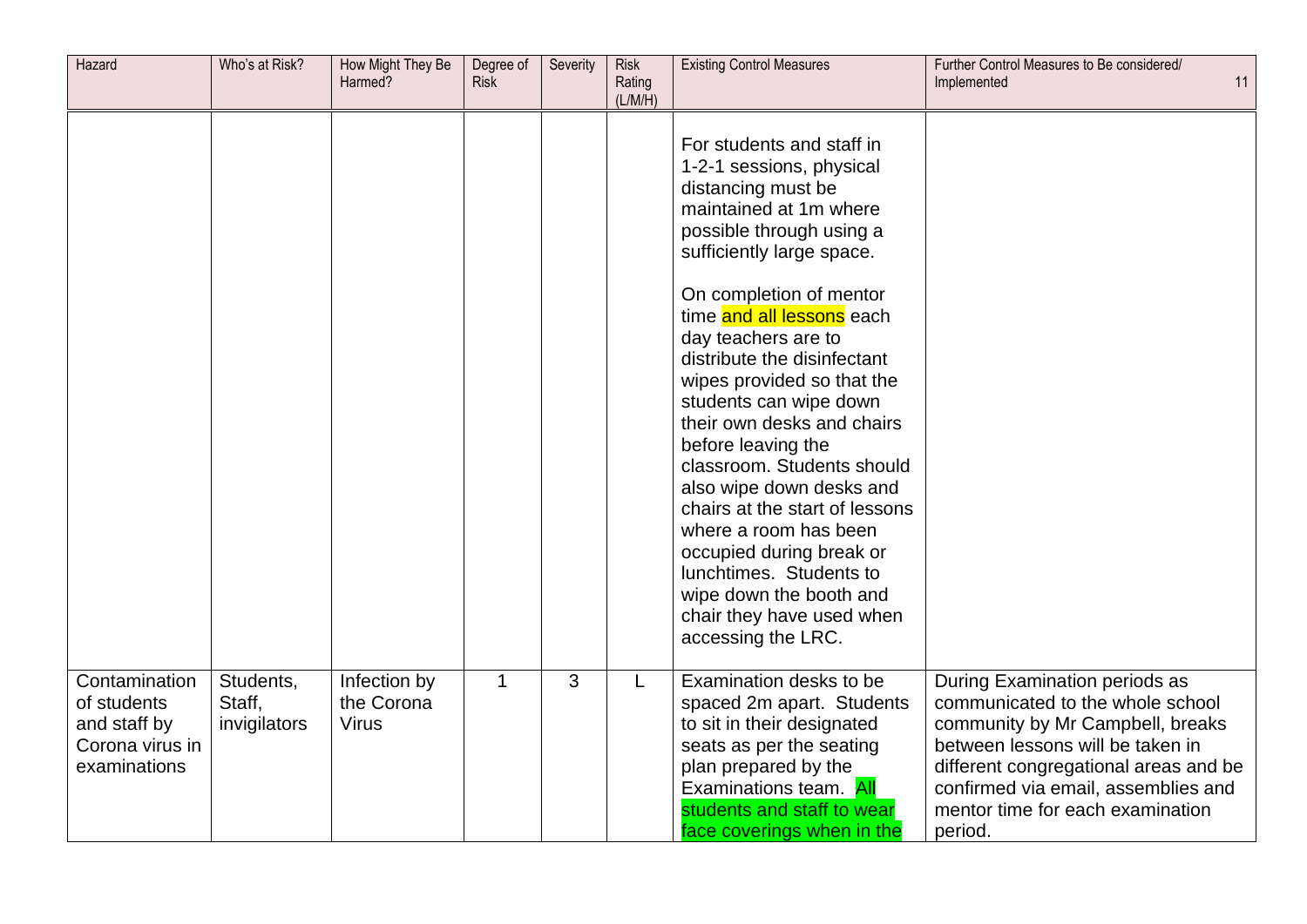| Hazard                                                         | Who's at Risk?                      | How Might They Be<br>Harmed?                                 | Degree of<br><b>Risk</b> | Severity | <b>Risk</b><br>Rating<br>(L/M/H) | <b>Existing Control Measures</b>                                                                                                                                                                                                                                                                                                                                                                                                                                                            | Further Control Measures to Be considered/<br>12<br>Implemented                                                                                                                                                                                                                                                                                                                                                                                                                                                                                                        |
|----------------------------------------------------------------|-------------------------------------|--------------------------------------------------------------|--------------------------|----------|----------------------------------|---------------------------------------------------------------------------------------------------------------------------------------------------------------------------------------------------------------------------------------------------------------------------------------------------------------------------------------------------------------------------------------------------------------------------------------------------------------------------------------------|------------------------------------------------------------------------------------------------------------------------------------------------------------------------------------------------------------------------------------------------------------------------------------------------------------------------------------------------------------------------------------------------------------------------------------------------------------------------------------------------------------------------------------------------------------------------|
|                                                                |                                     |                                                              |                          |          |                                  | examination, although<br>students are permitted to<br>take them off for a short<br>break when needed then<br>are required to<br>put them back on.<br>Students will be dismissed<br>column by column from the<br>examination room and<br>encouraged not to<br>congregate outside of the<br>room but instead move back<br>to lessons/their zone area.<br>Examination desks, seats<br>and any IT equipment used<br>to be cleaned between the<br>morning and afternoon<br>examination sessions. | All students may make use of any<br>outside areas on the main school site<br>or the courts area at Oakfield.<br>Any equipment loaned to students<br>needs to be collected back in, placed<br>into the resources tray and be<br>quarantined for 24 hours.<br>Examination papers will be laid out<br>prior to students entering the<br>examination room, and collected in<br>after students have left the room.<br>Teachers marking work does not<br>represent a significant infection route,<br>but staff should store work taken from<br>school in year group bubbles. |
| Behavioural or<br>self-harm<br>interventions                   | Students,<br>Staff, and<br>visitors | Contraction<br>of the virus<br>through close<br>contact      | $\overline{2}$           | 3        | M                                | <b>Follow the Hautlieu</b><br><b>Behaviour for Learning</b><br>Policy; seek immediate<br>assistance from the SLG via<br>the school office either in<br>person at the window at<br>Reception or via telephone.                                                                                                                                                                                                                                                                               | If it is confirmed that an individual<br>involved has Covid-19, follow<br>Government of Jersey isolation<br>guidelines                                                                                                                                                                                                                                                                                                                                                                                                                                                 |
| Contamination<br>of students<br>and staff by<br>Coronavirus in | Students,<br>Staff, and<br>visitors | Infection by<br>Corvid-19 as<br>member of<br>staff will need | $\overline{2}$           | 3        | M                                | Any student with suspected<br>coronavirus symptoms to be<br>isolated in the medical<br>room. Staff to be provided                                                                                                                                                                                                                                                                                                                                                                           | Government of Jersey guidance<br>provided on coronavirus<br>www.gov.je/coronavirus and an<br>employee support pack.                                                                                                                                                                                                                                                                                                                                                                                                                                                    |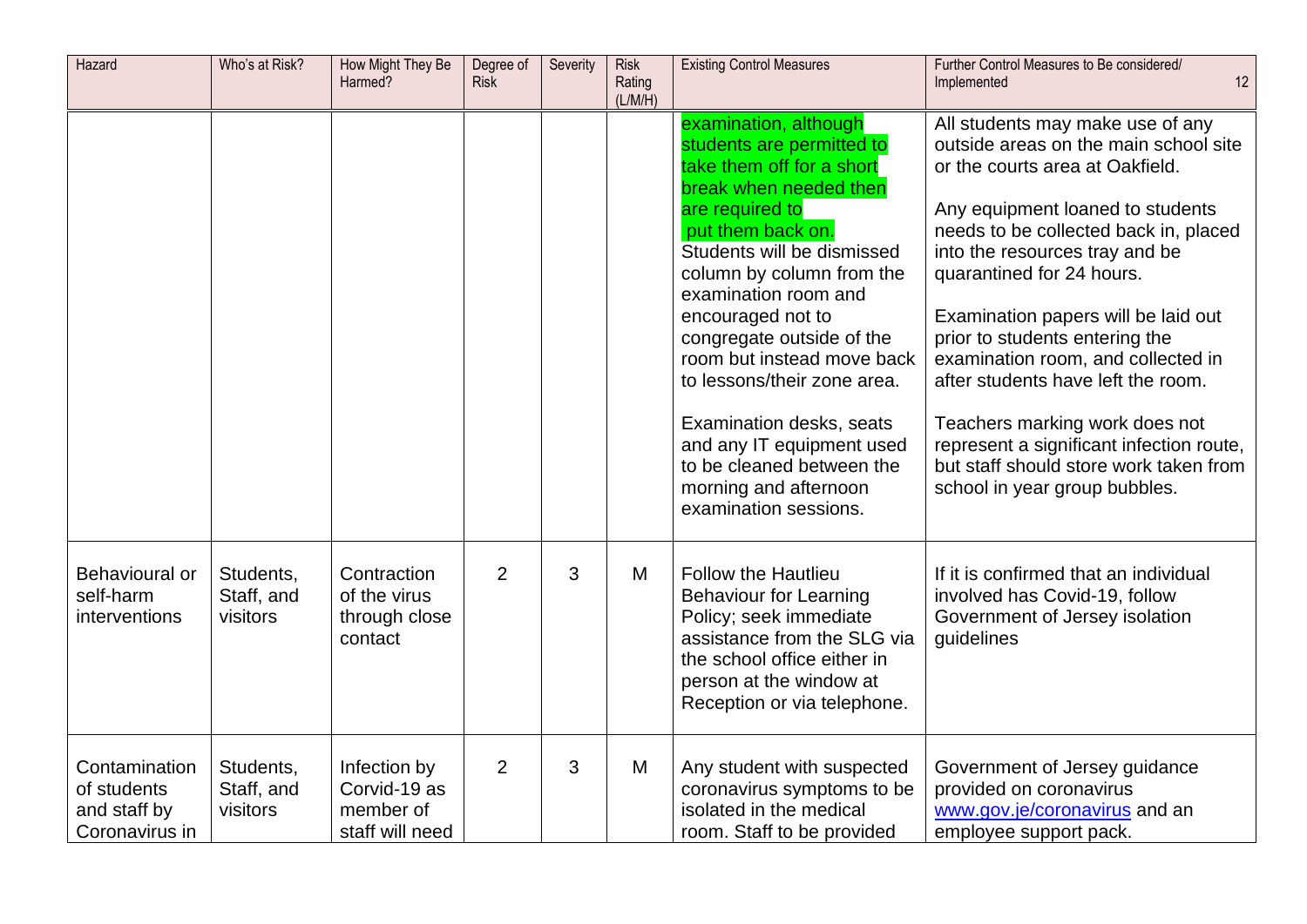| Hazard              | Who's at Risk? | How Might They Be<br>Harmed?               | Degree of<br><b>Risk</b> | Severity | <b>Risk</b><br>Rating<br>(L/M/H) | <b>Existing Control Measures</b>                                                                                                                            | Further Control Measures to Be considered/<br>13<br>Implemented                                                                                                                                                              |
|---------------------|----------------|--------------------------------------------|--------------------------|----------|----------------------------------|-------------------------------------------------------------------------------------------------------------------------------------------------------------|------------------------------------------------------------------------------------------------------------------------------------------------------------------------------------------------------------------------------|
| the Medical<br>room |                | to look after<br>potentially<br>sick child |                          |          |                                  | with full PPE, disposable<br>apron, face shield and mask<br>to prevent cross<br>contamination.                                                              | Have a clear sign to enable others to<br>be aware when the medical room is in<br>need of cleaning                                                                                                                            |
|                     |                |                                            |                          |          |                                  | Students at first<br>presentation at reception<br>who are not feeling well will<br>be triaged first to ascertain if<br>suspect there are Covid<br>symptoms. | Meeting room in West Atrium to be<br>designated as second First Aid room<br>with appropriate PPE and First aid<br>Kits to enable the isolation of non<br>Covid emergency cases should the<br>Medical room already be in use. |
|                     |                |                                            |                          |          |                                  | KBL/JCP to be informed if<br>student has suspect Covid<br>symptoms so that full PPE<br>can be worn, and student<br>dealt with accordingly                   |                                                                                                                                                                                                                              |
|                     |                |                                            |                          |          |                                  | SLG to inform the attending<br>parent on collection of the<br>student to telephone the<br>helpline to ask for advice.                                       |                                                                                                                                                                                                                              |
|                     |                |                                            |                          |          |                                  | All PPE to be disposed of in<br>clinical waste bin provided<br>and staff member involved<br>to wash their hands<br>thoroughly afterwards.                   |                                                                                                                                                                                                                              |
|                     |                |                                            |                          |          |                                  | The medical bay to then be<br>cleaned with disinfectant<br>after each child has used it<br>and all surfaces to be wiped<br>down, consideration to be        |                                                                                                                                                                                                                              |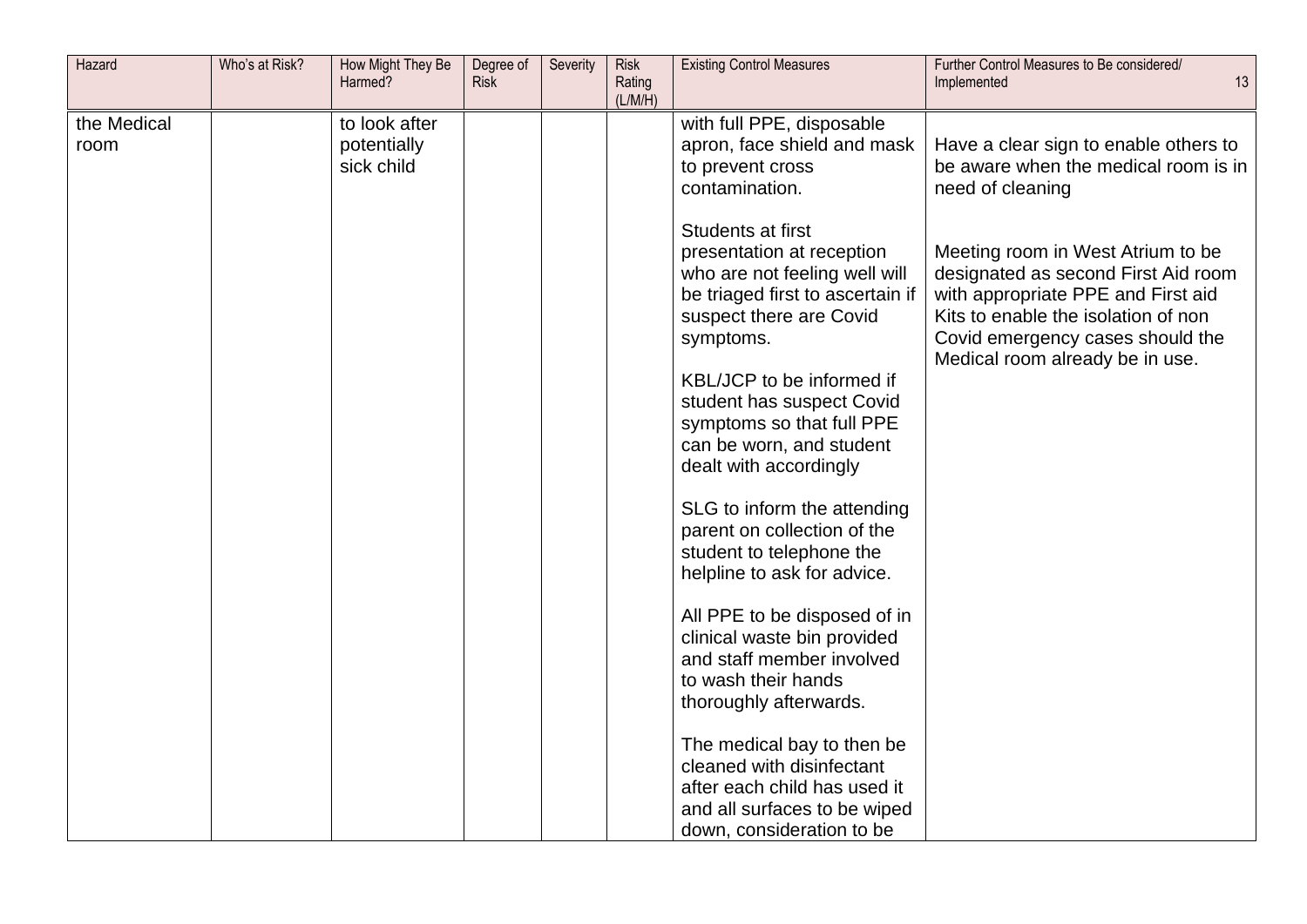| Hazard                                                                            | Who's at Risk?                      | How Might They Be<br>Harmed?                                         | Degree of<br><b>Risk</b> | Severity | <b>Risk</b><br>Rating<br>(L/M/H) | <b>Existing Control Measures</b>                                                                                                                                                                                                                                                                       | Further Control Measures to Be considered/<br>14<br>Implemented                                                                                                                                                                     |
|-----------------------------------------------------------------------------------|-------------------------------------|----------------------------------------------------------------------|--------------------------|----------|----------------------------------|--------------------------------------------------------------------------------------------------------------------------------------------------------------------------------------------------------------------------------------------------------------------------------------------------------|-------------------------------------------------------------------------------------------------------------------------------------------------------------------------------------------------------------------------------------|
|                                                                                   |                                     |                                                                      |                          |          |                                  | given in each case as to<br>changing and washing bed<br>linen.<br>Staff are not to discuss any<br>potential cases with any<br>students. all individuals<br>involved are requested to<br>respect the privacy of the<br>confirmed case and prevent<br>speculation over the<br>student's absence.         |                                                                                                                                                                                                                                     |
|                                                                                   |                                     |                                                                      |                          |          |                                  | The same would apply if a<br>teacher were to start feeling<br>unwell. They are asked to;<br>1) attend at the front of<br>reception,<br>2) They will be directed to<br>speak with a member of<br>SLG.<br>3) They will then be asked<br>to leave the site and make<br>contact with the Covid<br>Helpline |                                                                                                                                                                                                                                     |
| Contamination<br>of students<br>and staff by<br>Coronavirus in<br>the circulation | Students,<br>Staff, and<br>visitors | Infection by<br>passing<br>within 1m of a<br>staff member<br>in open | 1                        | 3        | L                                | All students are required to<br>wear face coverings when in<br>the school building and not<br>eating or drinking.<br>All staff are should wear                                                                                                                                                         | Exemptions to wearing face<br>coverings can apply to anyone in the<br>school community who has a special<br>need, disability or condition that<br>would make it very difficult for them to<br>wear a face covering. Further details |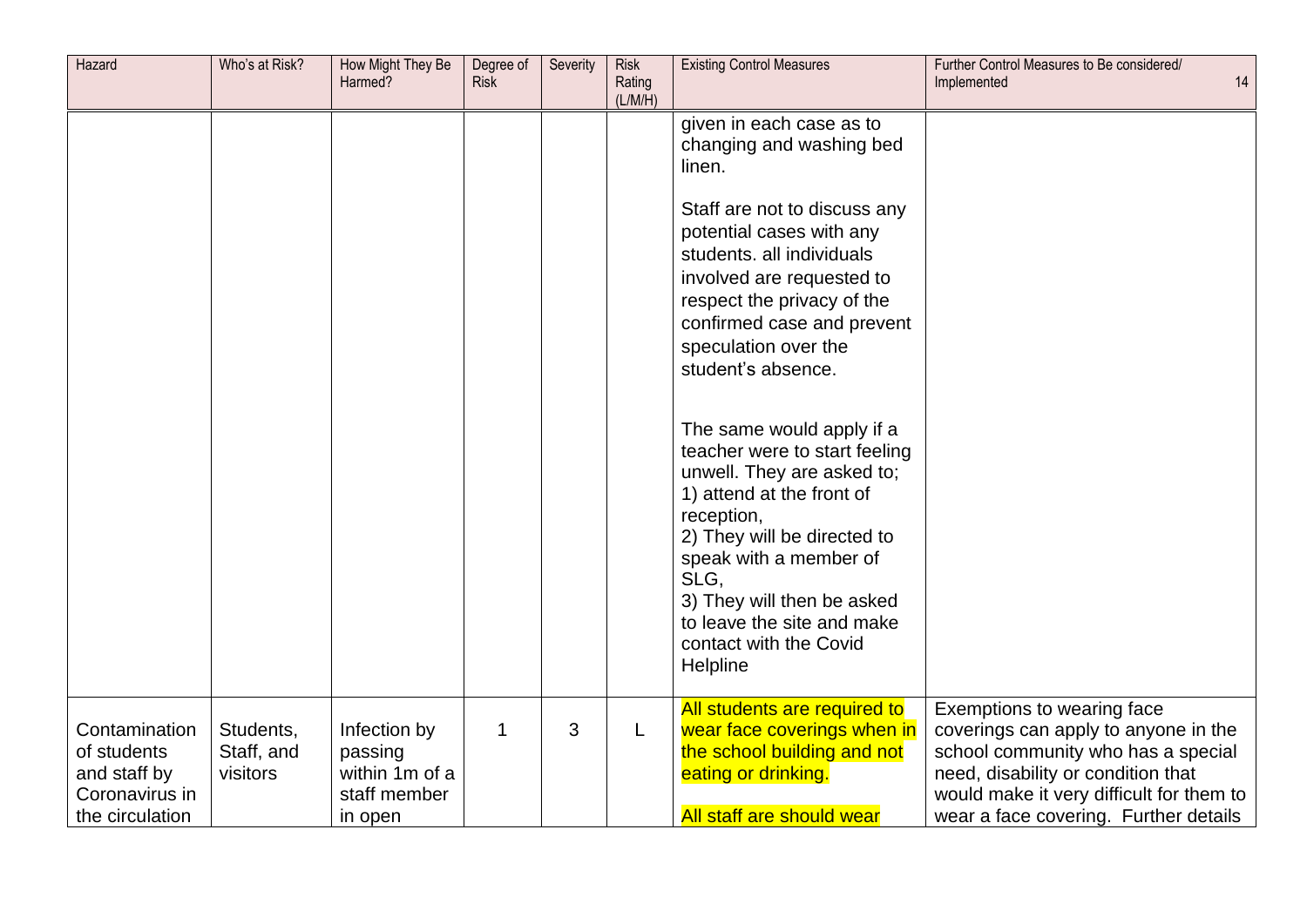| Hazard        | Who's at Risk? | How Might They Be<br>Harmed? | Degree of<br><b>Risk</b> | Severity | <b>Risk</b><br>Rating<br>(L/M/H) | <b>Existing Control Measures</b> | Further Control Measures to Be considered/<br>15<br>Implemented |
|---------------|----------------|------------------------------|--------------------------|----------|----------------------------------|----------------------------------|-----------------------------------------------------------------|
| spaces around |                | corridors                    |                          |          |                                  | face coverings when in the       | can be found here:                                              |
| school        |                |                              |                          |          |                                  | school building and not          | https://www.gov.je/Health/Coronaviru                            |
|               |                |                              |                          |          |                                  | eating or drinking.              | s/EducationChildcare/Pages/Educatio                             |
|               |                |                              |                          |          |                                  |                                  | nCoronavirusGuidance.aspx#MaskEx                                |
|               |                |                              |                          |          |                                  | Students and staff are           | emptions                                                        |
|               |                |                              |                          |          |                                  | expected to provide their        | Any members of the school                                       |
|               |                |                              |                          |          |                                  | own face coverings although      | community who are entitled to an                                |
|               |                |                              |                          |          |                                  | an emergency supply is           | exemption can collect an exemption                              |
|               |                |                              |                          |          |                                  | available at Reception           | lanyard from Reception                                          |
|               |                |                              |                          |          |                                  | should anyone forget or lose     |                                                                 |
|               |                |                              |                          |          |                                  | their face covering. Staff       | Breaks between lessons to be taken                              |
|               |                |                              |                          |          |                                  | can also collect re-usable       | in designated congregational areas.                             |
|               |                |                              |                          |          |                                  | face coverings from the Site     | Students need to be sitting down in                             |
|               |                |                              |                          |          |                                  | Manager.                         | these areas and must not rearrange                              |
|               |                |                              |                          |          |                                  |                                  | furniture. Year 10 students will utilise                        |
|               |                |                              |                          |          |                                  | A clean face covering is         | the East atrium including English,                              |
|               |                |                              |                          |          |                                  | required each day. All           | MFL, History and Philosophy                                     |
|               |                |                              |                          |          |                                  | members of the school            | Year 11 students will utilise the areas                         |
|               |                |                              |                          |          |                                  | community need to sanitise       | of open maths and the upper and                                 |
|               |                |                              |                          |          |                                  | their hands both before and      | lower West atrium. (Maths and                                   |
|               |                |                              |                          |          |                                  | after handling their face        | Science where there is strictly no                              |
|               |                |                              |                          |          |                                  | coverings using the sanitiser    | eating or drinking in labs under                                |
|               |                |                              |                          |          |                                  | provided in classrooms,          | COSHH and CLEAPSS regulations),                                 |
|               |                |                              |                          |          |                                  | Reception and at various         | Year 12 students the Hall and                                   |
|               |                |                              |                          |          |                                  | other locations around the       | attached marquee,                                               |
|               |                |                              |                          |          |                                  | school. Staff must make          | Year 13 students the Restaurant and                             |
|               |                |                              |                          |          |                                  | sure that sanitiser bottles      | the marquee in the West piazza.                                 |
|               |                |                              |                          |          |                                  | are stored carefully when        |                                                                 |
|               |                |                              |                          |          |                                  | they leave classrooms, and       | All students may make use of any                                |
|               |                |                              |                          |          |                                  | duty staff monitor and           | outside areas on the main school site                           |
|               |                |                              |                          |          |                                  | challenge any inappropriate      | or the courts area at Oakfield.                                 |
|               |                |                              |                          |          |                                  | usage.                           |                                                                 |
|               |                |                              |                          |          |                                  |                                  | Y12 and Y13 students will also be                               |
|               |                |                              |                          |          |                                  | Circulatory routes to be set     | able to study in their Zones                                    |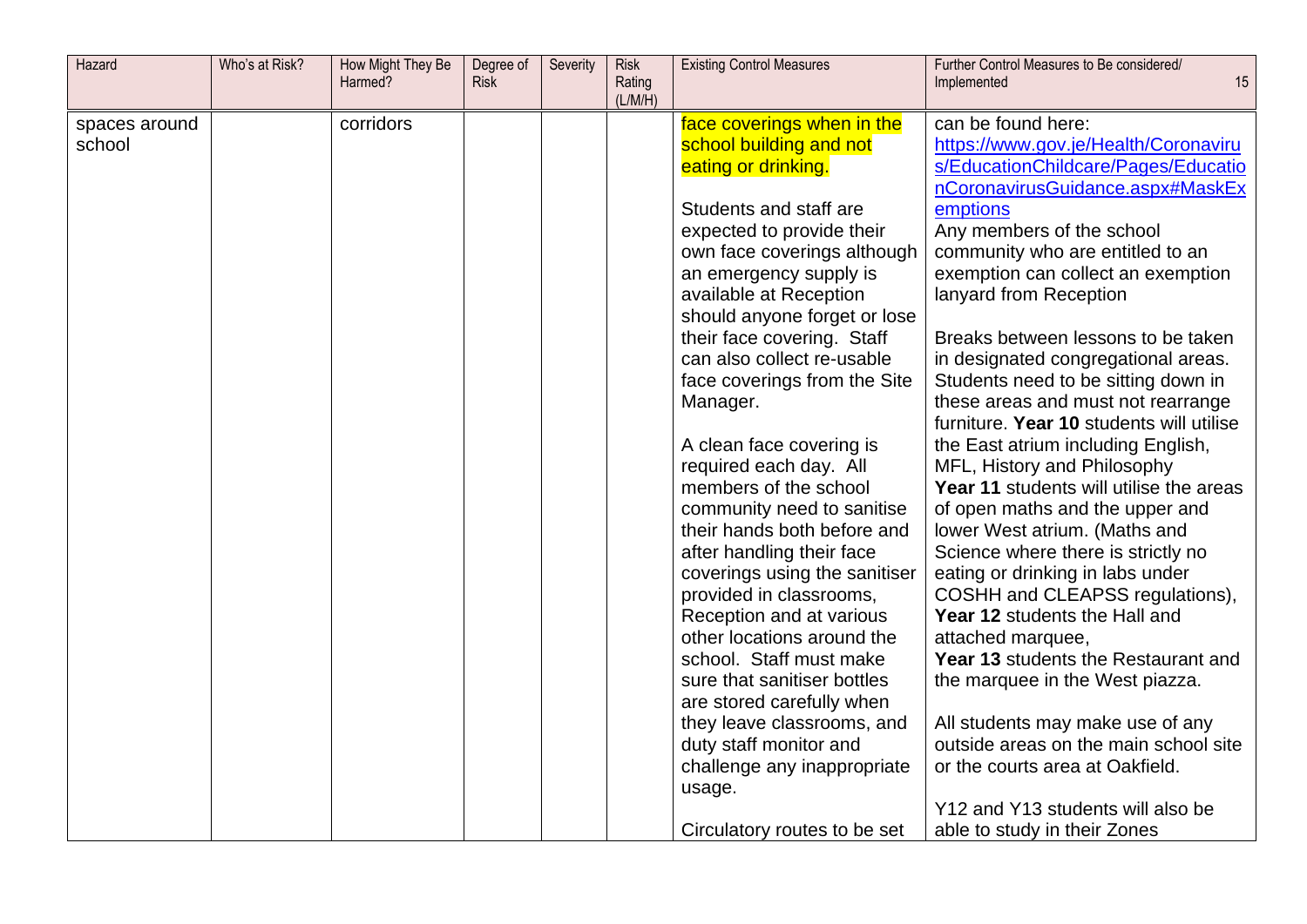| Hazard | Who's at Risk? | How Might They Be<br>Harmed? | Degree of<br><b>Risk</b> | Severity | <b>Risk</b><br>Rating<br>(L/M/H) | <b>Existing Control Measures</b>                    | Further Control Measures to Be considered/<br>16<br>Implemented            |
|--------|----------------|------------------------------|--------------------------|----------|----------------------------------|-----------------------------------------------------|----------------------------------------------------------------------------|
|        |                |                              |                          |          |                                  | up to prevent two-way                               | throughout the school day.                                                 |
|        |                |                              |                          |          |                                  | pedestrian footfall in certain                      |                                                                            |
|        |                |                              |                          |          |                                  | areas where "Pinch Points"                          | During Examination periods as                                              |
|        |                |                              |                          |          |                                  | occur the 1.8m high                                 | communicated to the whole school                                           |
|        |                |                              |                          |          |                                  | continuous boarding to                              | community by Mr Campbell, breaks                                           |
|        |                |                              |                          |          |                                  | divide corridors to prevent                         | between lessons will be taken in                                           |
|        |                |                              |                          |          |                                  | interaction and proper                              | different congregational areas and be                                      |
|        |                |                              |                          |          |                                  | signage to facilitate one-way                       | confirmed via email, assemblies and                                        |
|        |                |                              |                          |          |                                  | use                                                 | mentor time for each examination                                           |
|        |                |                              |                          |          |                                  |                                                     | period.                                                                    |
|        |                |                              |                          |          |                                  | Students are to bring their                         |                                                                            |
|        |                |                              |                          |          |                                  | own water bottles to school                         | All students may make use of the                                           |
|        |                |                              |                          |          |                                  | Some bottled water will be                          | outside courts area at Oakfield.                                           |
|        |                |                              |                          |          |                                  | available for students in the                       |                                                                            |
|        |                |                              |                          |          |                                  | first two weeks of re-                              | Year 12 and 13 students can study in                                       |
|        |                |                              |                          |          |                                  | opening. They will be                               | the LRC at the beginning and end of                                        |
|        |                |                              |                          |          |                                  | encouraged to bring                                 | the school day until 5pm after which                                       |
|        |                |                              |                          |          |                                  | sufficient water to last them                       | the area will be vacated and cleaned                                       |
|        |                |                              |                          |          |                                  | throughout the day.                                 | ready for the next day. Students                                           |
|        |                |                              |                          |          |                                  |                                                     | need to sign in at the main desk in                                        |
|        |                |                              |                          |          |                                  | Signage and physical<br>distancing markings must be | the LRC so that a record can be kept                                       |
|        |                |                              |                          |          |                                  | adhered to.                                         | for contact tracing. The LRC will<br>continue to be cleaned throughout the |
|        |                |                              |                          |          |                                  |                                                     | school day as per the cleaning                                             |
|        |                |                              |                          |          |                                  | Students to only be released                        | strategy.                                                                  |
|        |                |                              |                          |          |                                  | to use the water stations in                        |                                                                            |
|        |                |                              |                          |          |                                  | the restaurant if required                          | Year 12 and 13 students are to be                                          |
|        |                |                              |                          |          |                                  | one by one both during                              | permitted to leave school if they do                                       |
|        |                |                              |                          |          |                                  | lessons.                                            | not have any lessons P4 or P5.                                             |
|        |                |                              |                          |          |                                  | A one-way system is to be                           |                                                                            |
|        |                |                              |                          |          |                                  | maintained throughout the                           | Year 10 and Year 11 students can                                           |
|        |                |                              |                          |          |                                  | school where all students                           | also study in ICT2 and ICT3 at the                                         |
|        |                |                              |                          |          |                                  | will be encouraged to                               | end of the school day until 5pm. The                                       |
|        |                |                              |                          |          |                                  | circulate all areas by                              | member of staff who is on duty for                                         |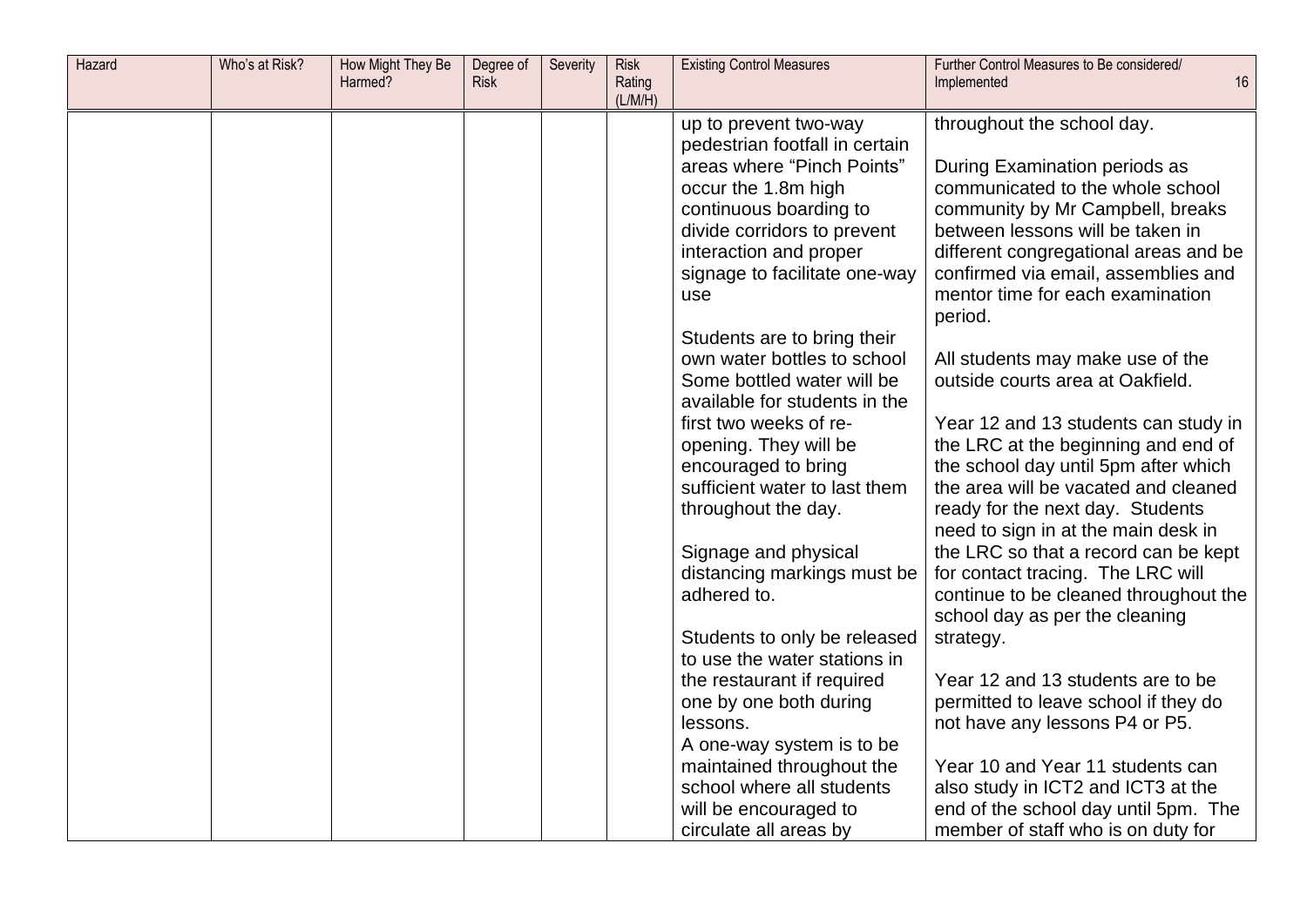| Hazard | Who's at Risk? | How Might They Be<br>Harmed? | Degree of<br><b>Risk</b> | Severity | <b>Risk</b><br>Rating<br>(L/M/H) | <b>Existing Control Measures</b>                                                                                                                                                                                                                                                                                  | Further Control Measures to Be considered/<br>17<br>Implemented                                                                                                                                                                                                                                                                                                                                                                                                                                                                                                                                                                                                                                                                                                                                                                                                                                                                                                                                                                                                |
|--------|----------------|------------------------------|--------------------------|----------|----------------------------------|-------------------------------------------------------------------------------------------------------------------------------------------------------------------------------------------------------------------------------------------------------------------------------------------------------------------|----------------------------------------------------------------------------------------------------------------------------------------------------------------------------------------------------------------------------------------------------------------------------------------------------------------------------------------------------------------------------------------------------------------------------------------------------------------------------------------------------------------------------------------------------------------------------------------------------------------------------------------------------------------------------------------------------------------------------------------------------------------------------------------------------------------------------------------------------------------------------------------------------------------------------------------------------------------------------------------------------------------------------------------------------------------|
|        |                |                              |                          |          |                                  | keeping to the left-hand side<br>of corridors and shared<br>stairwells. Staff will be<br>expected to enforce this<br>circulation at all times<br>Duty staff to regularly check<br>and enforce the two<br>students in the toilets at any<br>one time, this will prevent<br>students congregating in the<br>toilets | homework support must ensure that<br>all students in these rooms are<br>directed to wipe down their area<br>before they sit down to study.<br>No eating or drinking will be permitted<br>in any ICT rooms or open maths and<br>Science where there are computers<br>that can be damaged by spillage and<br>contamination by food.<br>Students can move through zones to<br>access their lockers but will be<br>encouraged not to linger by duty staff<br>Toilet breaks are to be monitored one<br>pupil released at a time to use<br>facilities during lesson<br>Maintain proper ventilation in all<br>areas to prevent possible build-up of<br>Covid-19 virus spores.<br>Opening of all internal doors to<br>increase air flow, and the heating<br>system has been switched on now<br>that the weather has turned colder.<br>The external doors of the Hall and<br>Restaurant are to be propped open to<br>enable access to the marquees.<br>Closely monitor use of divided<br>corridors and if impractical or system<br>too widely abused then consideration |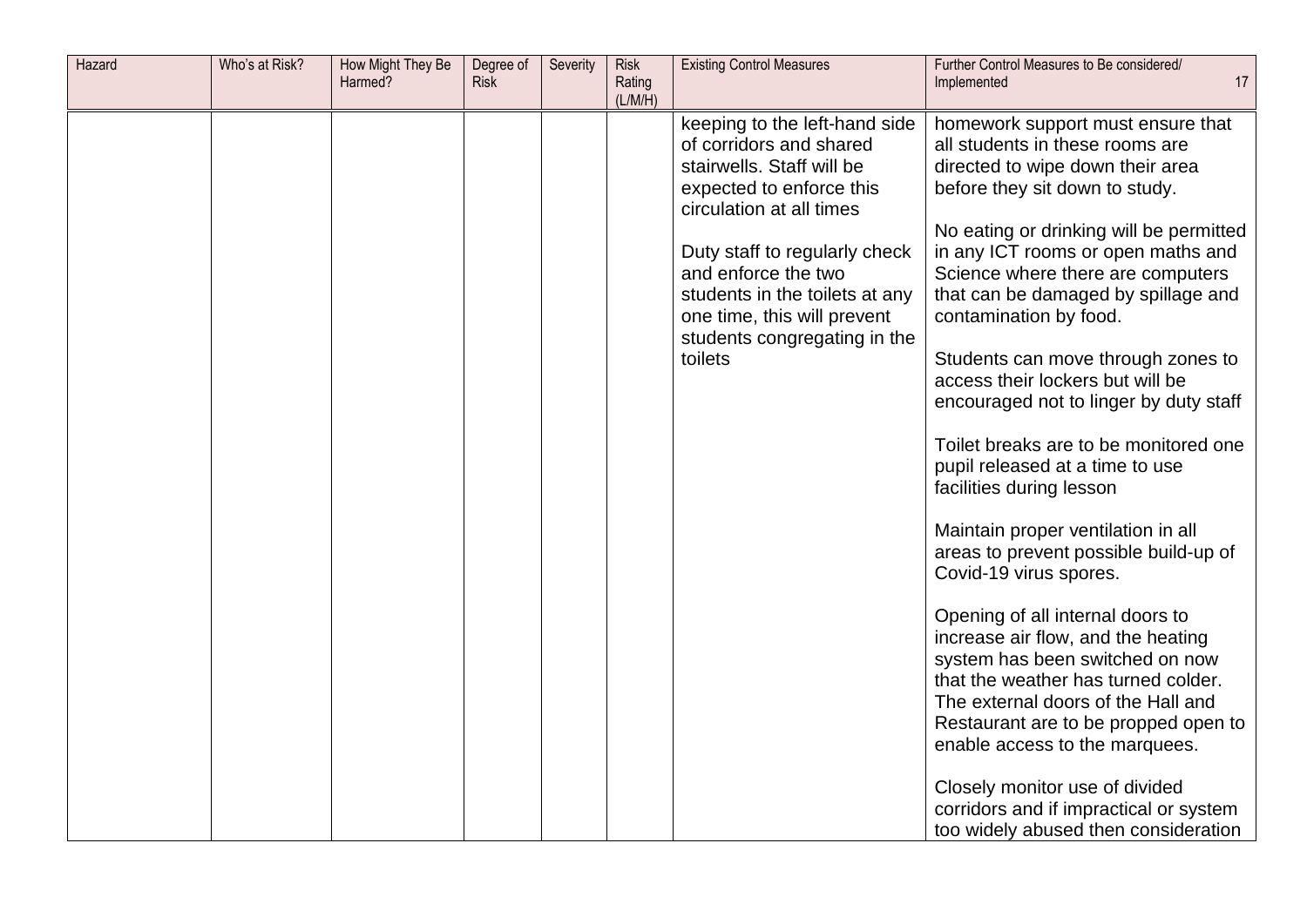| Hazard                                                                        | Who's at Risk?               | How Might They Be<br>Harmed?                                                                                                                | Degree of<br><b>Risk</b> | Severity | <b>Risk</b><br>Rating<br>(L/M/H) | <b>Existing Control Measures</b>                                                                                                                                                                                                                                                                                                                                                                                                                                                                                                                                                                                                                                                                                                                                                               | Further Control Measures to Be considered/<br>18<br>Implemented                                                                                                                                                                                                                                                                                                                                                                                                                                                                                                                                     |
|-------------------------------------------------------------------------------|------------------------------|---------------------------------------------------------------------------------------------------------------------------------------------|--------------------------|----------|----------------------------------|------------------------------------------------------------------------------------------------------------------------------------------------------------------------------------------------------------------------------------------------------------------------------------------------------------------------------------------------------------------------------------------------------------------------------------------------------------------------------------------------------------------------------------------------------------------------------------------------------------------------------------------------------------------------------------------------------------------------------------------------------------------------------------------------|-----------------------------------------------------------------------------------------------------------------------------------------------------------------------------------------------------------------------------------------------------------------------------------------------------------------------------------------------------------------------------------------------------------------------------------------------------------------------------------------------------------------------------------------------------------------------------------------------------|
|                                                                               |                              |                                                                                                                                             |                          |          |                                  |                                                                                                                                                                                                                                                                                                                                                                                                                                                                                                                                                                                                                                                                                                                                                                                                | can be given to creating over riding<br>one-way systems                                                                                                                                                                                                                                                                                                                                                                                                                                                                                                                                             |
| Contamination<br>of staff and<br>students when<br>accessing the<br>Restaurant | Staff and<br><b>Students</b> | Infection of<br>staff and<br>students by<br>coming into<br>close contact<br>whilst<br>queuing for<br>and<br>purchasing<br>food and<br>drink | 2                        | 3        | M                                | Year 10 and Year 11 only<br>are permitted to purchase<br>items during first break and<br>at lunchtime<br>Year 12 and 13 students are<br>only permitted to purchase<br>items between 12 and 1pm<br><b>During Examination periods</b><br>as communicated to the<br>whole school community by<br>Mr Campbell, the following<br>revised schedule will be<br>followed:<br>Years 10 and 11 only are<br>permitted to purchase items<br>during first break and from<br>12:20 until 12:45<br>Years 12 and 13 are only<br>permitted to purchase items<br>between 12:45 and 1:30<br>Duty staff to monitor and<br>ensure that the correct<br>students access the servery<br>at breaks and lunchtime<br>Duty staff to monitor that<br>students are 1m apart when<br>queueing<br>To speed up the service all | Tables closest to the servery to be<br>moved away so that students are at<br>least 1m away from those queuing<br>and purchasing<br>A one way system with two queues to<br>be implemented for students to<br>queue, purchase and exit using the<br>doors closest to the servery at all<br>times<br>Menus to be displayed along the<br>queuing area so that students can<br>make their choices before arriving at<br>the servery and speed up the service<br>Caring Cooks to have all items<br>prepared and ready to be picked up<br>to enhance the 'grab and go' strategy<br>and speed of purchasing |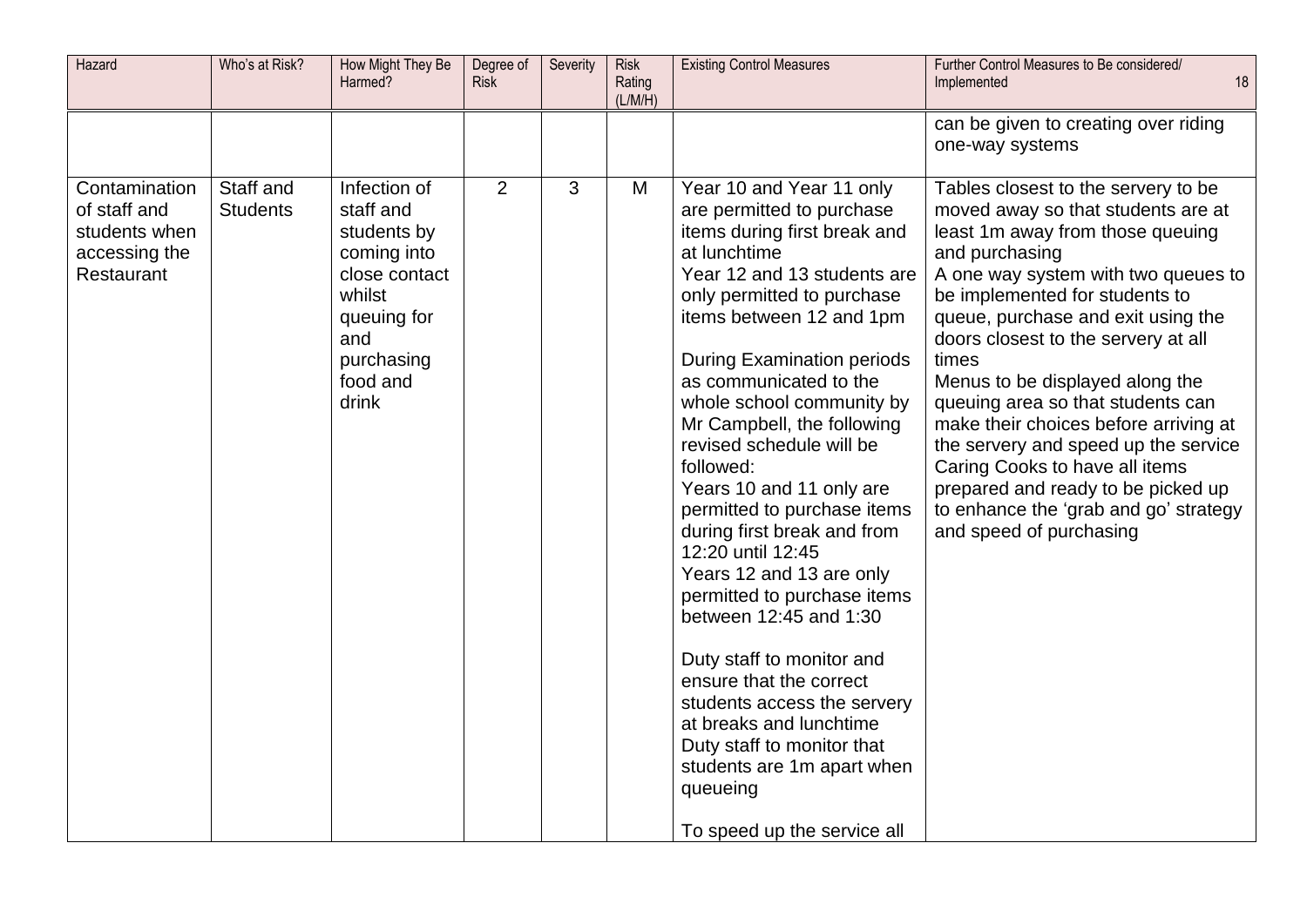| Hazard                                                                                                  | Who's at Risk?                            | How Might They Be<br>Harmed?                                          | Degree of<br><b>Risk</b> | Severity | <b>Risk</b><br>Rating<br>(L/M/H) | <b>Existing Control Measures</b>                                                                                                                                                                                                                                                                                                                                                                                                                                                                                                                                     | Further Control Measures to Be considered/<br>19<br>Implemented                                                                                                                                                                                                                                                                                                                                                                                                                                   |
|---------------------------------------------------------------------------------------------------------|-------------------------------------------|-----------------------------------------------------------------------|--------------------------|----------|----------------------------------|----------------------------------------------------------------------------------------------------------------------------------------------------------------------------------------------------------------------------------------------------------------------------------------------------------------------------------------------------------------------------------------------------------------------------------------------------------------------------------------------------------------------------------------------------------------------|---------------------------------------------------------------------------------------------------------------------------------------------------------------------------------------------------------------------------------------------------------------------------------------------------------------------------------------------------------------------------------------------------------------------------------------------------------------------------------------------------|
| Contamination<br>of Teaching<br><b>Assistants</b><br>undertaking<br>work with<br>individual<br>students | Staff and<br><b>Students</b>              | Infection of<br>staff and<br>students by<br>being in close<br>contact | $\overline{2}$           | 3        | M                                | food will be 'grab and go'<br>and students will be<br>permitted to take their<br>purchased items back to<br>their allocated year group<br>zones for consumption<br>All rubbish to be disposed of<br>in bins in each year group<br>zone and these to be<br>emptied regularly<br>throughout the day<br>Staff and students to<br>maintain physical distance<br>of a minimum of 1 metre<br>where possible.<br>Where it is not possible,<br>close contact must be for a<br>maximum of 15 minutes<br>Staff should be wearing a<br>visor when working 121 with<br>a student | Avoid facing the student for<br>prolonged periods close proximity<br>cannot be avoided. The risks are<br>reduced by being to one side or even<br>behind the student as neither they or<br>you are directly inhaling their breath<br>Use judgement about when it is<br>necessary to have heads very close<br>together and sit back at other times<br>Use of clear plastic gloves to handle<br>any shared equipment<br>Keep to one Teaching Assistant<br>working with one student where<br>possible |
| Contamination<br>of Staff<br>members in<br><b>Central Admin</b>                                         | Staff,<br><b>Students</b><br>and Visitors | Infection of<br>other staff<br>members by<br>coming into              | $\overline{2}$           | 3        | M                                | <b>Restrict Access for all</b><br>members of the Hautlieu<br>Community with the<br>Administration team. Use                                                                                                                                                                                                                                                                                                                                                                                                                                                          | Signage to reflect the restricted<br>access to all staff, both Teaching and<br>Non-Teaching staff who do not need<br>to talk face to face with other staff                                                                                                                                                                                                                                                                                                                                        |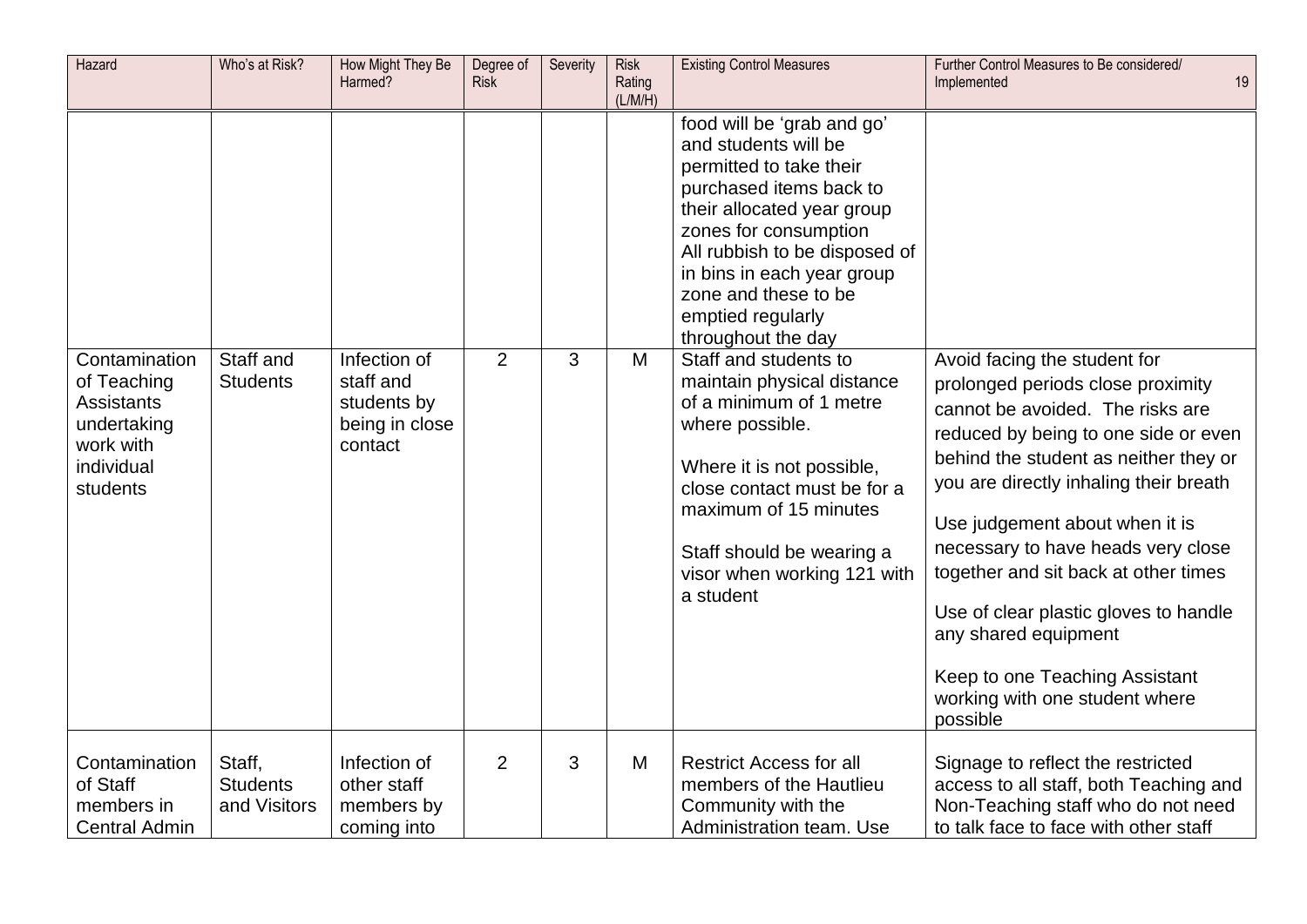| Hazard                                                                              | Who's at Risk?                            | How Might They Be<br>Harmed?                                                                                                                 | Degree of<br><b>Risk</b> | Severity | <b>Risk</b><br>Rating<br>(L/M/H) | <b>Existing Control Measures</b>                                                                                                                                                                                                                                                                                                                                                                                                                                                                                                                                                                               | Further Control Measures to Be considered/<br>20<br>Implemented                                                                                                                                                                                                                                                                                                                                                                                                                                                                                                                                            |
|-------------------------------------------------------------------------------------|-------------------------------------------|----------------------------------------------------------------------------------------------------------------------------------------------|--------------------------|----------|----------------------------------|----------------------------------------------------------------------------------------------------------------------------------------------------------------------------------------------------------------------------------------------------------------------------------------------------------------------------------------------------------------------------------------------------------------------------------------------------------------------------------------------------------------------------------------------------------------------------------------------------------------|------------------------------------------------------------------------------------------------------------------------------------------------------------------------------------------------------------------------------------------------------------------------------------------------------------------------------------------------------------------------------------------------------------------------------------------------------------------------------------------------------------------------------------------------------------------------------------------------------------|
| Area, behind<br>Reception and<br>including the<br>associated<br>offices             |                                           | close contact<br>In Admin                                                                                                                    |                          |          |                                  | the telephone from within a<br>department to call them<br>instead.<br>Admin team to inform Site<br>Team which phone needs<br>cleaning If in the Hall, send<br>a student to Reception or<br>speak to a duty member of<br>staff No students are<br>allowed in the Admin area                                                                                                                                                                                                                                                                                                                                     | members. Admin to restrict the<br>number of people in the area to<br>maintain social distancing guidelines,<br>and anyone who must enter the office<br>is required to be wearing a face<br>covering                                                                                                                                                                                                                                                                                                                                                                                                        |
| Contamination<br>of Staff<br>members by<br>other staff<br>members in<br>Staff Room. | Staff,<br><b>Students</b><br>and Visitors | Infection of<br>other staff<br>members by<br>coming into<br>close contact<br>due to<br>restricted<br>access width<br>within the<br>Staffroom | $\overline{2}$           | 3        | M                                | Facilities will continue to be<br>available to make hot or<br>cold beverages, social<br>distancing of 2m to apply at<br>all times. Staff must manage<br>their own cups cutlery and<br>crockery, they are to be<br>returned and washed by the<br>individual staff member, and<br>stored in their pigeonholes<br>when not in use, not left in<br>rooms or the sink.<br>When using the staffroom<br>Staff must try and maintain<br>a minimum of 2m distancing<br>as good practice and the<br>furniture has been re-<br>arranged to encourage this.<br>Where this is not possible<br>(i.e. attending at the boiler | Staff are to attend in school to work.<br>Remote working/ meetings and<br>access to video conference facilities<br>to minimise the need to travel and<br>use public transport.<br>Seating to be rearranged to enforce<br>social distancing at a minimum of 1m,<br>2m where possible.<br>All briefings and updates for staff to<br>be conducted via Team video<br>conferencing to minimise interaction<br>where possible.<br>Faculty and department meetings<br>where business continuity needs to<br>be maintained and group infections<br>avoided should be conducted<br>electronically wherever possible |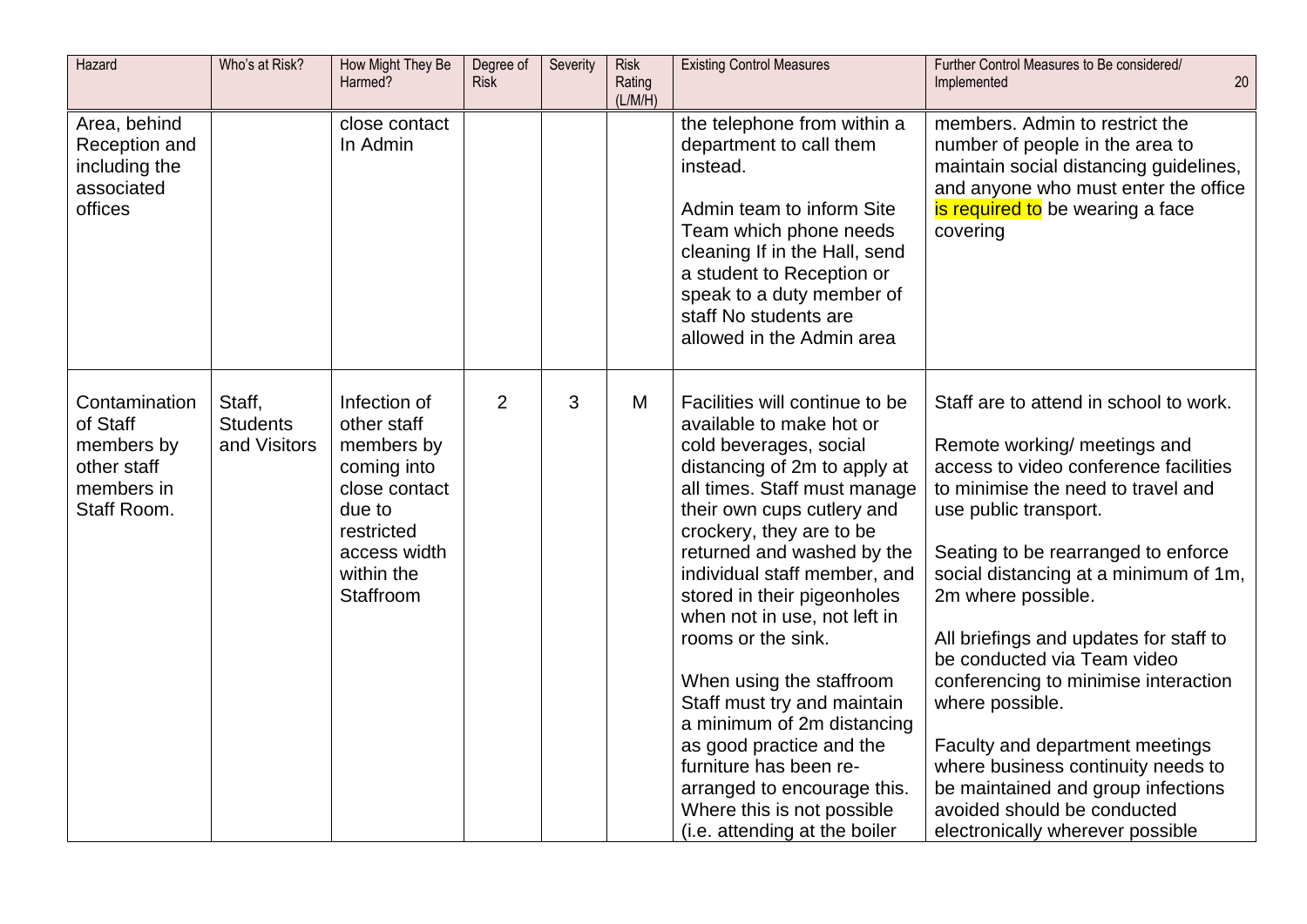| Hazard | Who's at Risk? | How Might They Be<br>Harmed? | Degree of<br><b>Risk</b> | Severity | <b>Risk</b><br>Rating<br>(L/M/H) | <b>Existing Control Measures</b>                                                                                                                                                                                                                                                                                                                                                                                                                                                                                                                                                                                                       | Further Control Measures to Be considered/<br>Implemented<br>21                                                                                                                                                                                  |
|--------|----------------|------------------------------|--------------------------|----------|----------------------------------|----------------------------------------------------------------------------------------------------------------------------------------------------------------------------------------------------------------------------------------------------------------------------------------------------------------------------------------------------------------------------------------------------------------------------------------------------------------------------------------------------------------------------------------------------------------------------------------------------------------------------------------|--------------------------------------------------------------------------------------------------------------------------------------------------------------------------------------------------------------------------------------------------|
|        |                |                              |                          |          |                                  | or fridges) then Staff to<br>remain at a minimum of 1m<br>for the shortest time<br>possible.<br>When not eating or drinking<br>staff are required to wear a<br>face covering.<br>All Staff to provide their own<br>cups, crockery, cutlery and<br>wash their own items every<br>time.<br>Food can be prepared in the<br>staffroom. Microwaves and<br>toasters can be used but the<br>controls must be wiped<br>before and after every use<br>using the cleaning materials<br>provided. If staff are using<br>the blue cover provided then<br>this must also be thoroughly<br>cleaned by the staff member<br>before and after each use. | otherwise the meeting must be in a<br>room that can maintain the 2m social<br>distancing guidelines.<br>Staff should avoid any shared food<br>items including cakes and boxes of<br>sweets both in the staff room and<br>across the school site. |
|        |                |                              |                          |          |                                  | Fridges will be strictly<br>monitored, and all food must<br>be in covered containers.<br>Anything that is found to be<br>open will be disposed of.<br>The room will be well-                                                                                                                                                                                                                                                                                                                                                                                                                                                           |                                                                                                                                                                                                                                                  |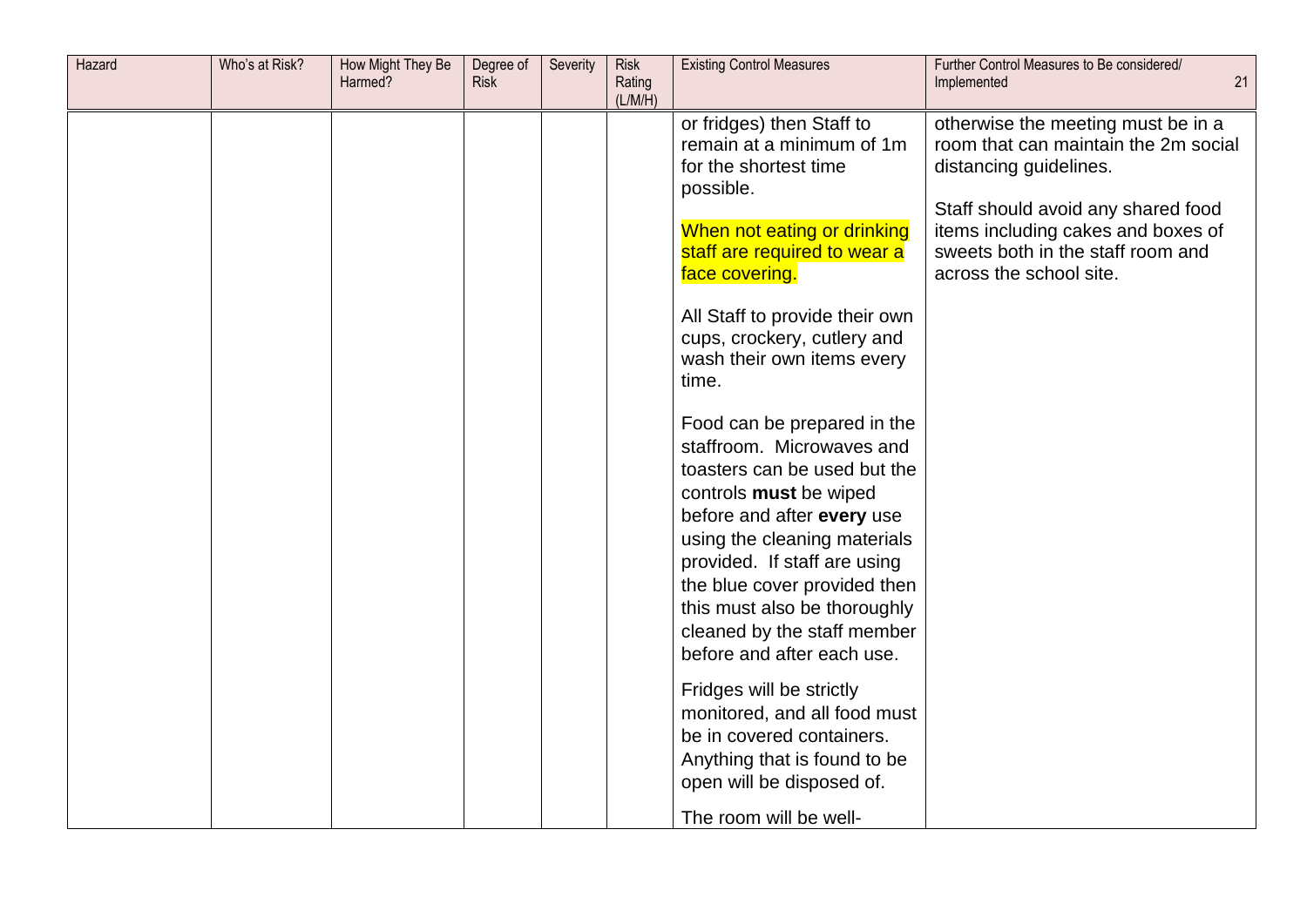| Hazard                                                                                                         | Who's at Risk?                                             | How Might They Be<br>Harmed?                                                       | Degree of<br><b>Risk</b> | Severity | <b>Risk</b><br>Rating<br>(L/M/H) | <b>Existing Control Measures</b>                                                                                                                                                                                                                                    | Further Control Measures to Be considered/<br>22<br>Implemented                                                                                                                                                              |
|----------------------------------------------------------------------------------------------------------------|------------------------------------------------------------|------------------------------------------------------------------------------------|--------------------------|----------|----------------------------------|---------------------------------------------------------------------------------------------------------------------------------------------------------------------------------------------------------------------------------------------------------------------|------------------------------------------------------------------------------------------------------------------------------------------------------------------------------------------------------------------------------|
|                                                                                                                |                                                            |                                                                                    |                          |          |                                  | ventilated with internal doors<br>open and the heating<br>system switched on to<br>circulate clean, heated air.<br>Site team to ensure that<br>bins for tissues and hand<br>towels are emptied<br>throughout the day in<br>accordance with the<br>cleaning strategy |                                                                                                                                                                                                                              |
| Cleaning staff<br>coming into<br>contact with<br>areas where<br>Students or<br>Staff may have<br>been infected | Cleaning<br>Staff, Site<br>team and<br>sub-<br>contractors | Infection from<br>encountering<br>areas where<br>virus may be<br>lying<br>dormant, | 2                        | 3        | M                                | Use of proper disinfectant,<br>solutions and wipes,<br>attention being paid to hard<br>surfaces, tables, chairs,<br>Bathrooms, and canteen, as<br>well as soft furnishings like<br>carpets cushions and seat<br>covers                                              | Research conducted and Covid-19<br>folder created to monitor chemicals in<br>use and those that have been<br>ordered to increase the cleaning<br>power of the staff                                                          |
| Additional<br>cleaning<br>required with<br>associated<br>expense and<br>exposure to<br>stronger                | Cleaning<br>Staff, Site<br>team and<br>sub-<br>contractors | Chemical<br>burns and<br>respiratory<br>problems<br>from stronger<br>chemicals     | $\overline{2}$           | 3        | M                                | COSHH data sheets on all<br>cleaning products to be kept<br>available as stronger<br>cleaning chemicals to be<br>used such as bleaches<br>Brief cleaning staff in correct                                                                                           | Caretakers to keep a close eye on<br>the sub-contract staff to make sure<br>that the clean has been thorough and<br>conforms to government guidelines.<br>Departmental Cleaning Strategy has<br>been developed published for |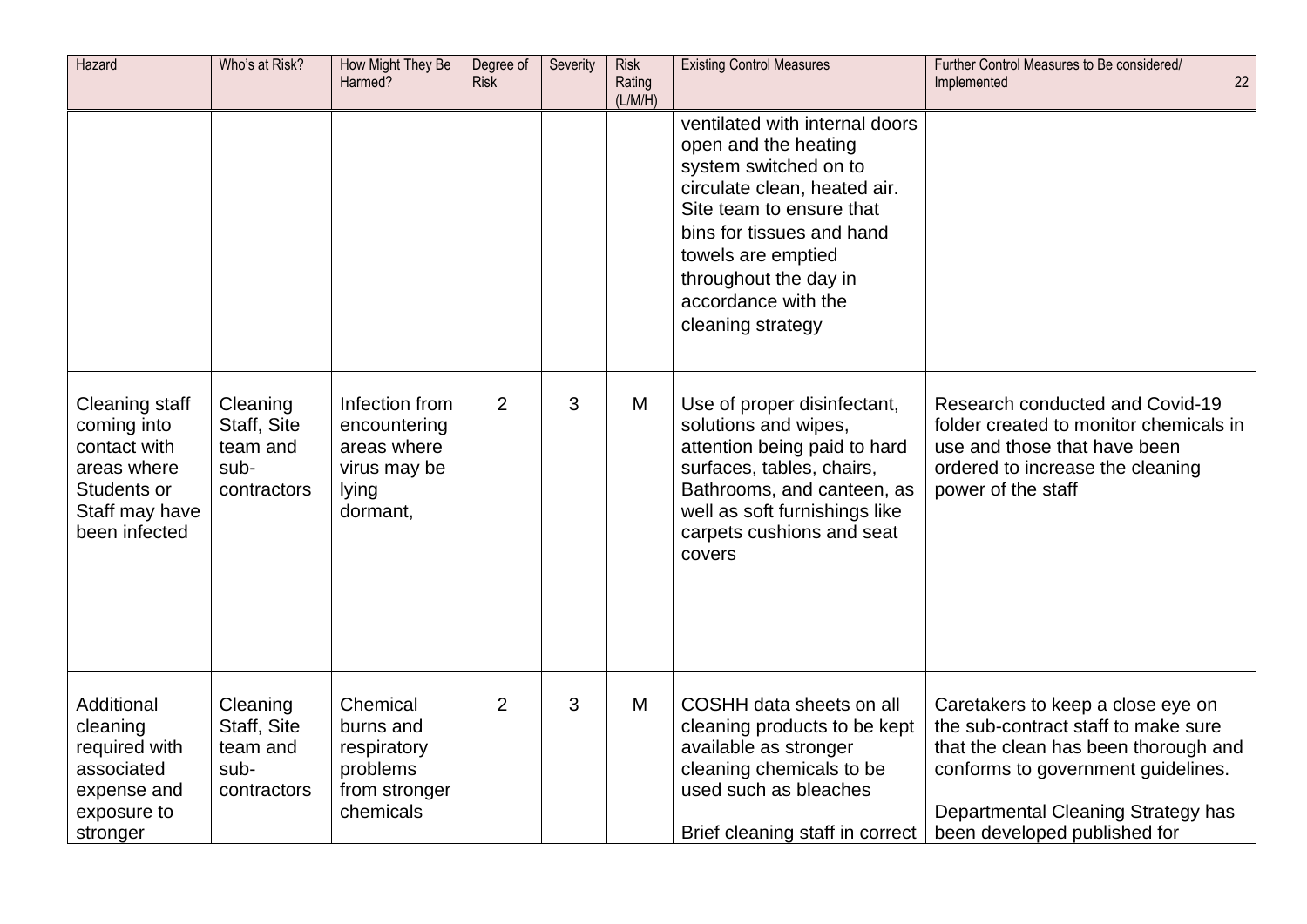| Hazard                                                                  | Who's at Risk?                          | How Might They Be<br>Harmed?                           | Degree of<br><b>Risk</b> | Severity | <b>Risk</b><br>Rating<br>(L/M/H) | <b>Existing Control Measures</b>                                                                                                                                                                                                                                                                                                                                                                     | Further Control Measures to Be considered/<br>23<br>Implemented                                                                                                                                                                                                                                                                                                                                                                                                                      |
|-------------------------------------------------------------------------|-----------------------------------------|--------------------------------------------------------|--------------------------|----------|----------------------------------|------------------------------------------------------------------------------------------------------------------------------------------------------------------------------------------------------------------------------------------------------------------------------------------------------------------------------------------------------------------------------------------------------|--------------------------------------------------------------------------------------------------------------------------------------------------------------------------------------------------------------------------------------------------------------------------------------------------------------------------------------------------------------------------------------------------------------------------------------------------------------------------------------|
| chemicals                                                               |                                         |                                                        |                          |          |                                  | use of chemicals under<br>COSHH, provide gloves and<br>masks if required<br>Keep surfaces and touch<br>points like door handles,<br>light switches and tables<br>clean.<br>Ensure all bins are emptied<br>every day to make sure<br>nothing can be left to<br>incubate over long periods.<br>All clinical waste from the<br>medical room to be double<br>bagged and disposed of in<br>the usual way. | implementation across the service.<br>Reminders to be given in the<br>appropriate language to all staff to<br>maintain their vigilance around<br>regular and effective respiratory and<br>hand hygiene.<br>Use of Translator to make sure all<br>staff are properly briefed as to what is<br>happening, why and the correct<br>methodology to tackle the task<br>Monitor use of chemicals and reorder<br>in timely fashion                                                           |
| Significantly<br>reduced<br>number of<br>Staff due to<br>Self-isolation | <b>Students</b><br>and Staff<br>welfare | Safeguarding<br>issues,<br>mental health<br>and Stress | $\overline{2}$           | 3        | M                                | Maintain register of<br>available staff and keep in<br>regular contact with those<br>that are isolating.<br>Maintaining an up to date<br>First aiders list<br><b>CYPES and Government</b><br>guidelines state that staff<br>returning from countries on<br>England's restricted list<br>should not attend until they<br>have completed the                                                           | Use the SIMs system to monitor the<br>attendance of staff, their availability<br>and timetable, where required<br>information to be given to track and<br>trace team to allow for the correct<br>identification of all those exposed to<br>possible Covid infection.<br>Staff should be directed to the advice<br>on gov.je regarding isolation<br>requirements:<br>https://www.gov.je/health/coronavirus<br>/educationchildcare/pages/reopening<br>ofschools.aspx#IsolationChildren |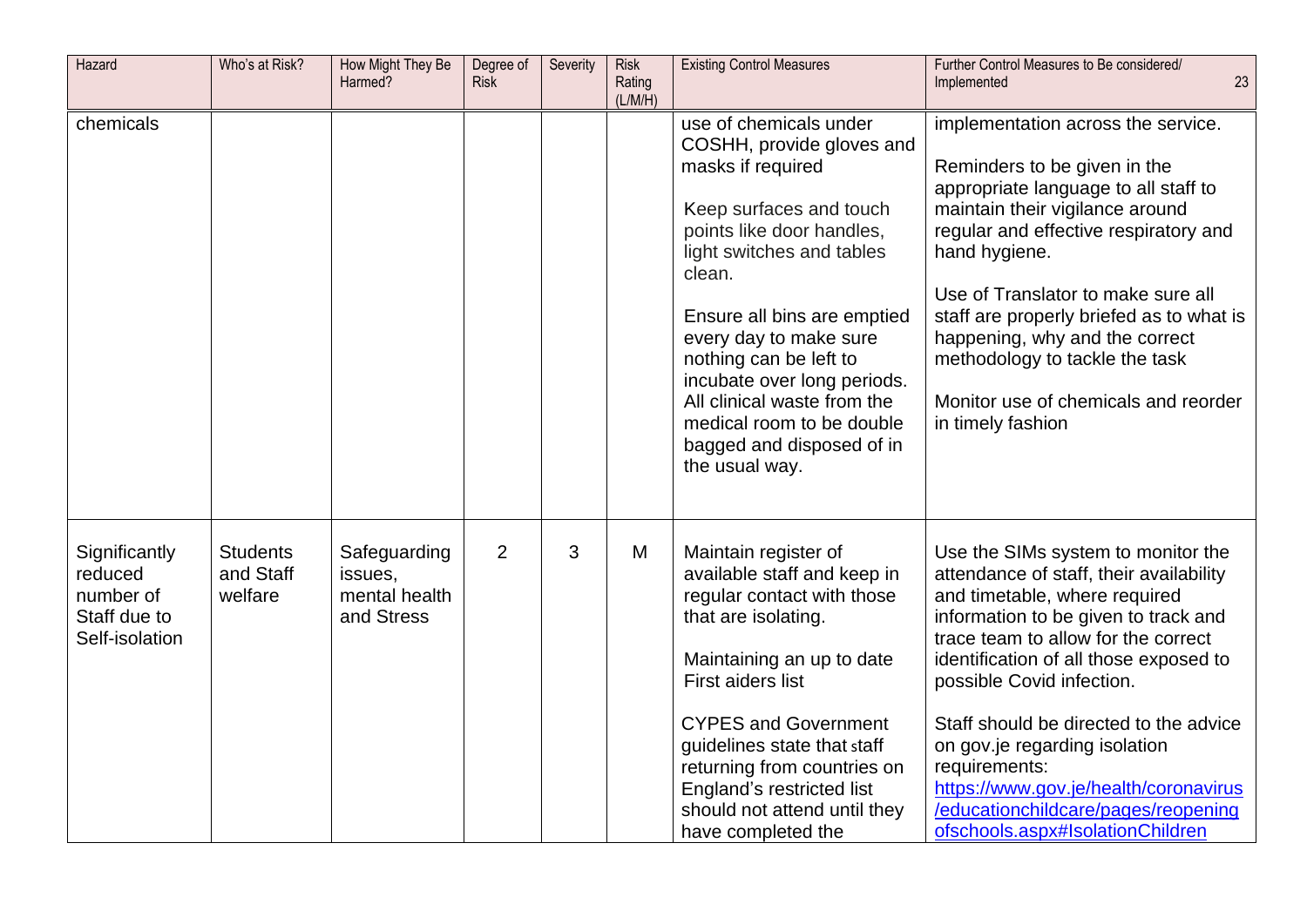| Hazard                                                                                                         | Who's at Risk?                                             | How Might They Be<br>Harmed?                                                                                                                                                                      | Degree of<br><b>Risk</b> | Severity | Risk<br>Rating<br>(L/M/H) | <b>Existing Control Measures</b>                                                                                                                                                                                                                                                                                                                                                                                                                                 | Further Control Measures to Be considered/<br>24<br>Implemented                                                                                                                                                                                                                                                                                                                                                                                                                                                                            |
|----------------------------------------------------------------------------------------------------------------|------------------------------------------------------------|---------------------------------------------------------------------------------------------------------------------------------------------------------------------------------------------------|--------------------------|----------|---------------------------|------------------------------------------------------------------------------------------------------------------------------------------------------------------------------------------------------------------------------------------------------------------------------------------------------------------------------------------------------------------------------------------------------------------------------------------------------------------|--------------------------------------------------------------------------------------------------------------------------------------------------------------------------------------------------------------------------------------------------------------------------------------------------------------------------------------------------------------------------------------------------------------------------------------------------------------------------------------------------------------------------------------------|
|                                                                                                                |                                                            |                                                                                                                                                                                                   |                          |          |                           | necessary isolation period,<br>and those who are<br>unvaccinated must remain<br>in isolation until their<br>negative test result.<br>Staff are expected to liaise<br>with NF and KBL about their<br>travel plans where this may<br>mean they are not available<br>to return to work due to the<br>required isolation period as<br>outlined by the Government.                                                                                                    |                                                                                                                                                                                                                                                                                                                                                                                                                                                                                                                                            |
| <b>Misinformation</b><br>about outbreak<br>of the Virus<br>and confusion<br>on when to<br>return to<br>school. | Students,<br>Staff,<br>visitors and<br>sub-<br>contractors | Social media,<br>and verbal<br>backlash by<br>parents or<br>students,<br>removing<br>themselves<br>or students<br>from the<br>school<br>environment.<br>People being<br>ostracized<br>and bullied | $\overline{2}$           | 1        | L                         | School to formulate media<br>strategy to keep all<br>students, staff and parents<br>informed of the planned re-<br>introduction of Students<br>back into the Hautlieu<br>Community by being<br>transparent about the<br>process and decisions being<br>made.<br>Staff are not to discuss any<br>potential cases with anyone.<br>All individuals involved are<br>requested to respect the<br>privacy of the confirmed<br>case and prevent<br>speculation over the | Take advice from CYPES education<br>department so that consistent and<br>open approach remains.<br>Follow where appropriate the CYPES<br>Educational guidelines, tailored to<br>Site specific factors to ensure the<br>safe return of students and staff<br>https://www.gov.je/Health/Coronavirus/Edu<br>cationChildcare/Pages/ReopeningOfSchools.<br>aspx#SchoolClubs<br>Be directed by CYPES department<br>media strategy, ensuring an open and<br>transparent approach to any<br>developing situation.<br>Take guidance from Government |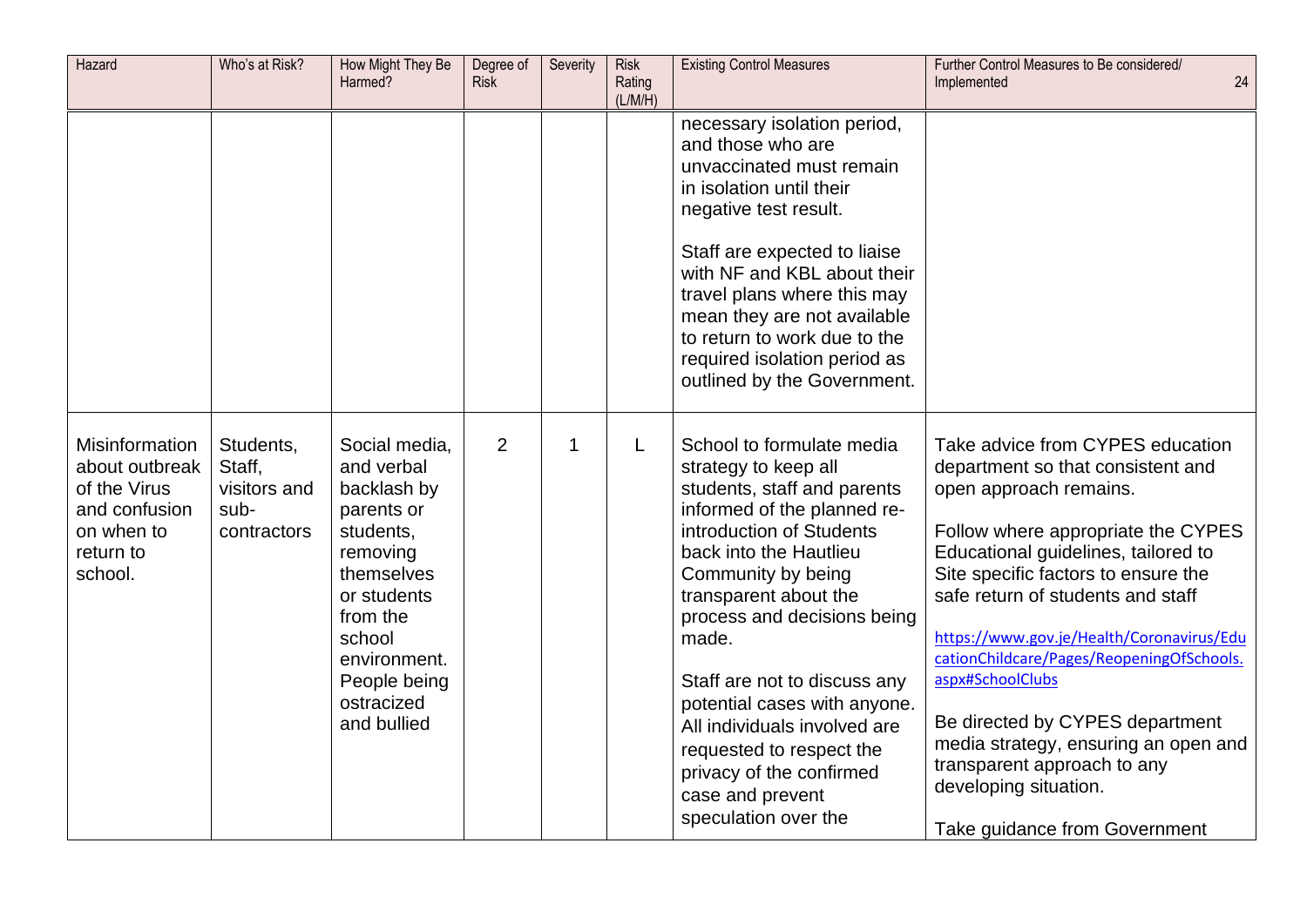| Hazard                                                           | Who's at Risk?                                            | How Might They Be<br>Harmed?                        | Degree of<br><b>Risk</b> | Severity | <b>Risk</b><br>Rating<br>(L/M/H) | <b>Existing Control Measures</b>                                                                                                                                                                                                                                                                                                                                                                                                                                                                                                                                                   | Further Control Measures to Be considered/<br>25<br>Implemented                                                                                                                                                                                                                                                                                                                                                                                                                                                                                                                                                                                                                                                                                                              |
|------------------------------------------------------------------|-----------------------------------------------------------|-----------------------------------------------------|--------------------------|----------|----------------------------------|------------------------------------------------------------------------------------------------------------------------------------------------------------------------------------------------------------------------------------------------------------------------------------------------------------------------------------------------------------------------------------------------------------------------------------------------------------------------------------------------------------------------------------------------------------------------------------|------------------------------------------------------------------------------------------------------------------------------------------------------------------------------------------------------------------------------------------------------------------------------------------------------------------------------------------------------------------------------------------------------------------------------------------------------------------------------------------------------------------------------------------------------------------------------------------------------------------------------------------------------------------------------------------------------------------------------------------------------------------------------|
|                                                                  |                                                           |                                                     |                          |          |                                  | Member of Staff or<br>Student's absence.<br>Use School councillor/ SEN<br>welfare officers to maintain<br>regular contact and discuss<br>situation                                                                                                                                                                                                                                                                                                                                                                                                                                 | Track and Trace directive as they will<br>have the lead on informing people<br>about any confirmed cases.<br>Staff, parents and students should be<br>directed to the advice on gov.je<br>regarding isolation requirements:<br>https://www.gov.je/health/coronavirus<br>/educationchildcare/pages/reopening<br>ofschools.aspx#IsolationChildren                                                                                                                                                                                                                                                                                                                                                                                                                              |
| Physical<br>distancing<br>whilst<br>accessing the<br>school site | Students,<br>Staff,<br>visitors and<br>subcontract<br>ors | Infection by<br>being within<br>1m of each<br>other | $\overline{2}$           | 3        | M                                | All registers to be completed<br>promptly, accurately and<br>entered on SIMs<br>Sub-contractors and<br>Cleaners to sign in at desk<br>in reception after having<br>sanitised their hands<br>immediately upon arrival,<br>and should put on their face<br>covering.<br>With existing control<br>measures the staff from the<br>Duty rota will encourage all<br>students to sanitise their<br>hands, especially when<br>coming in and out of the<br>front door, and remind<br>attending students of social<br>distancing. All students are<br>strongly encouraged to wear<br>a mask. | Year 10, Year 11 and Year 12<br>students will be attending from 08:35<br>hrs however for students who travel<br>by school bus then there arrival times<br>will be staggered by the bus timetable<br>and they will be directed to sanitise<br>and attend their mentor rooms on<br>arrival.<br>Parents that transport students<br>encouraged not to get out of their<br>vehicles when dropping off or waiting<br>to collect students.<br>The school day will end for Y13 at<br>3:15pm, and at 3:20pm for Y10 and<br>Y11. All teaching staff are to<br>accompany their classes to either exit<br>through the main door or the<br>restaurant and ensure that students<br>sanitise their hands. Duty staff will<br>encourage students not to<br>congregate and move away from the |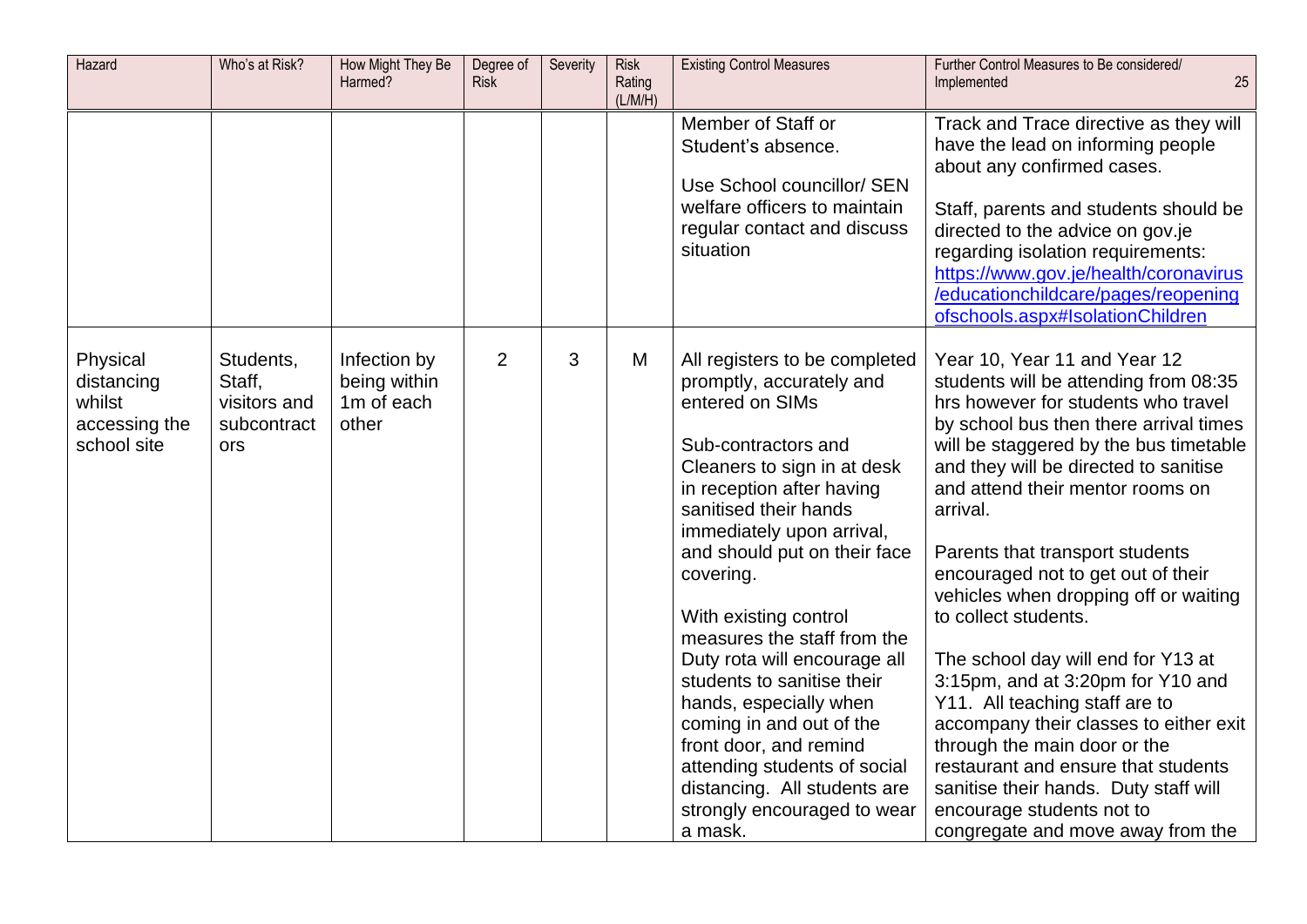| Hazard                                                                     | Who's at Risk?               | How Might They Be<br>Harmed?                                                                  | Degree of<br><b>Risk</b> | Severity | <b>Risk</b><br>Rating<br>(L/M/H) | <b>Existing Control Measures</b>                                                                                                                                                                                                                                                                                                                                                                     | Further Control Measures to Be considered/<br>26<br>Implemented                                                                                                                                                                                                                                                                                                                                                                                                                                                                                                                                                                         |
|----------------------------------------------------------------------------|------------------------------|-----------------------------------------------------------------------------------------------|--------------------------|----------|----------------------------------|------------------------------------------------------------------------------------------------------------------------------------------------------------------------------------------------------------------------------------------------------------------------------------------------------------------------------------------------------------------------------------------------------|-----------------------------------------------------------------------------------------------------------------------------------------------------------------------------------------------------------------------------------------------------------------------------------------------------------------------------------------------------------------------------------------------------------------------------------------------------------------------------------------------------------------------------------------------------------------------------------------------------------------------------------------|
|                                                                            |                              |                                                                                               |                          |          |                                  | Duty staff to monitor each<br>student that arrives late as<br>they enter the building prior<br>to making them sanitise<br>their hands before making<br>their way to their respective<br>classrooms.<br>Dividers and signage to be<br>positioned to encourage the<br>correct use of imposed one-<br>way system.<br>Adequate signage to direct<br>students to the appropriate<br>zones and classrooms. | entrances.<br>Year 12 and 13 students are to be<br>permitted to leave school if they do<br>not have any lessons P4 or P5.<br>Review of pick up/drop of conducted<br>both car park and road adjacent to<br>the school are one-way circulation<br>and will be able to maintain social<br>distancing.<br>Ground floor external doors to be<br>used as exits on conclusion of the<br>days education thus preventing long<br>queues forming as students exit the<br>building provided that the teachers in<br>those rooms can make sure that<br>students sanitise as they leave. Extra<br>sanitiser bottles to be provided to<br>these areas |
| Students and<br><b>Staff</b><br>undertaking<br><b>Sports</b><br>activities | <b>Students</b><br>and Staff | Infection by<br>being within<br>1m of each<br>other, sharing<br>equipment<br>and<br>resources | $\overline{2}$           | 3        | M                                | Indoor and outdoor sport<br>facilities can be used for all<br>levels of sporting activities,<br>although mitigations are<br>recommended such as<br>limiting match play time<br>during training, and<br>decreasing the number of<br>participants or increasing                                                                                                                                        | Indoor halls can be used for other<br>non-physical activities, but cleaning<br>must take place in line with the<br>cleaning strategy and the relevant<br>public health guidance followed.<br>Changing rooms and showers can<br>now be used following the general<br>business guidance on communal<br>showers and changing rooms, which                                                                                                                                                                                                                                                                                                  |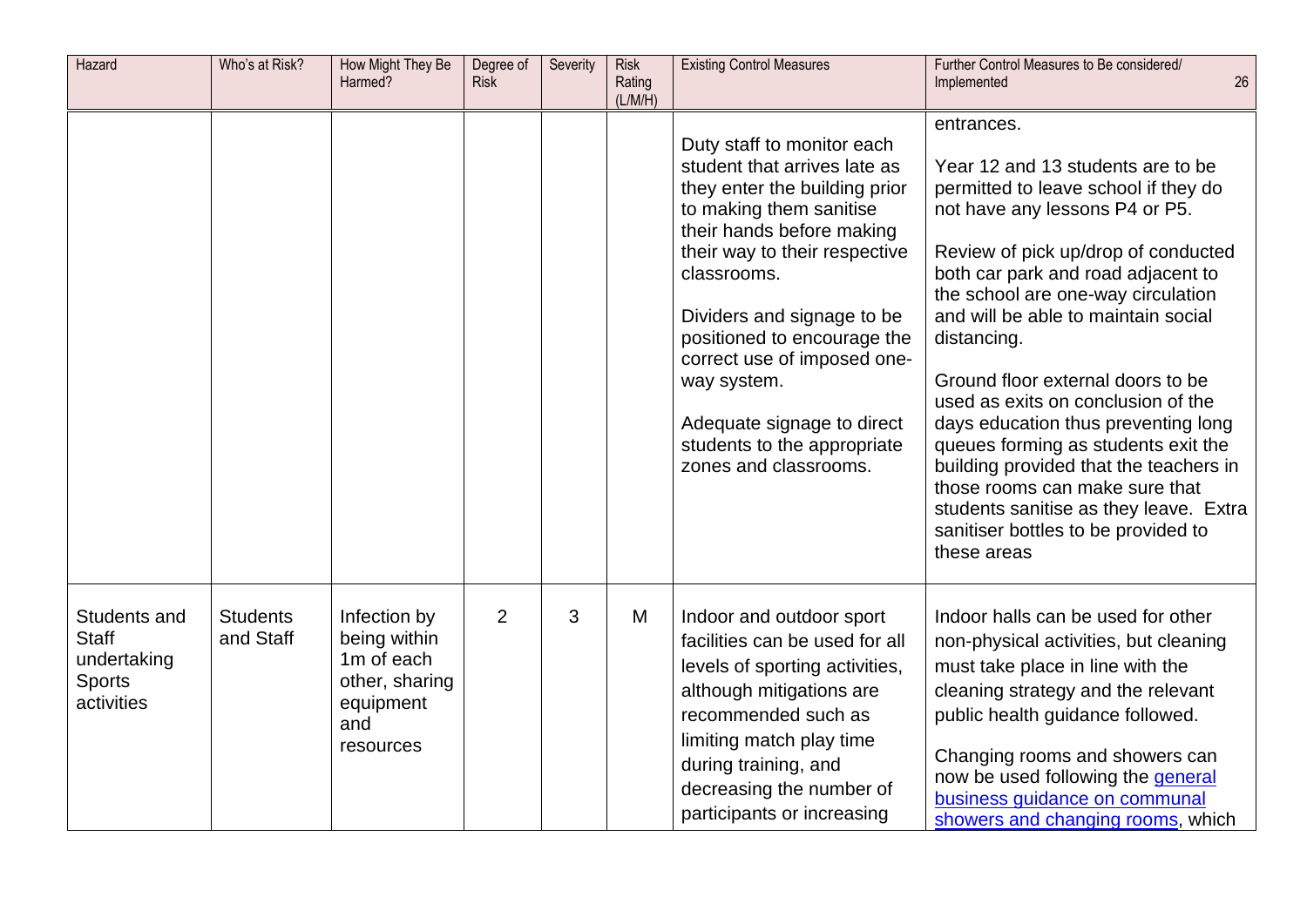| Hazard | Who's at Risk? | How Might They Be<br>Harmed? | Degree of<br><b>Risk</b> | Severity | <b>Risk</b><br>Rating<br>(L/M/H) | <b>Existing Control Measures</b>                                                                                                                                                                                                                                                                                                                                                                                                          | Further Control Measures to Be considered/<br>Implemented                                                                                                                                                                                                                                                                                                      | 27 |
|--------|----------------|------------------------------|--------------------------|----------|----------------------------------|-------------------------------------------------------------------------------------------------------------------------------------------------------------------------------------------------------------------------------------------------------------------------------------------------------------------------------------------------------------------------------------------------------------------------------------------|----------------------------------------------------------------------------------------------------------------------------------------------------------------------------------------------------------------------------------------------------------------------------------------------------------------------------------------------------------------|----|
|        |                |                              |                          |          |                                  | physical distancing for high<br>levels of intensity.<br>Spectators are now allowed<br>at sporting events, but<br>physical distancing is still<br>recommended at 2 metres<br>where possible and at a<br>minimum of 1 metre.<br>Close fleeting contact and                                                                                                                                                                                  | details the cleaning processes that<br>should be in place.<br>Extra-curricular sport activities can<br>now only take place outside and<br>include KS4 and KS5 students.<br>Fixtures with other schools are<br>permitted. If more than two schools<br>are involved then a specific risk<br>assessment is required to be<br>prepared and shared with either Nick |    |
|        |                |                              |                          |          |                                  | close contact are now<br>permissible but should be<br>kept to a minimum. At all<br>other times participants<br>must maintain 1 metre<br>distancing.<br>Where practically possible<br>sports equipment that is<br>held for extended periods of<br>time (e.g. rackets, bats)<br>should be cleaned between<br>users. This does not apply<br>to items that are touched<br>infrequently and for very<br>short durations (e.g. tennis<br>balls) | Jewell or Faye Scott at CYPES.<br>Students are permitted to come into<br>school in the PE kit on days when<br>they have practical PE lessons and<br>remain in their kit all day in order to<br>minimise time in the changing rooms.<br>Separate PE Risk Assessment                                                                                             |    |
|        |                |                              |                          |          |                                  | Students to be advised to<br>wash their hands before and<br>after any activity that                                                                                                                                                                                                                                                                                                                                                       |                                                                                                                                                                                                                                                                                                                                                                |    |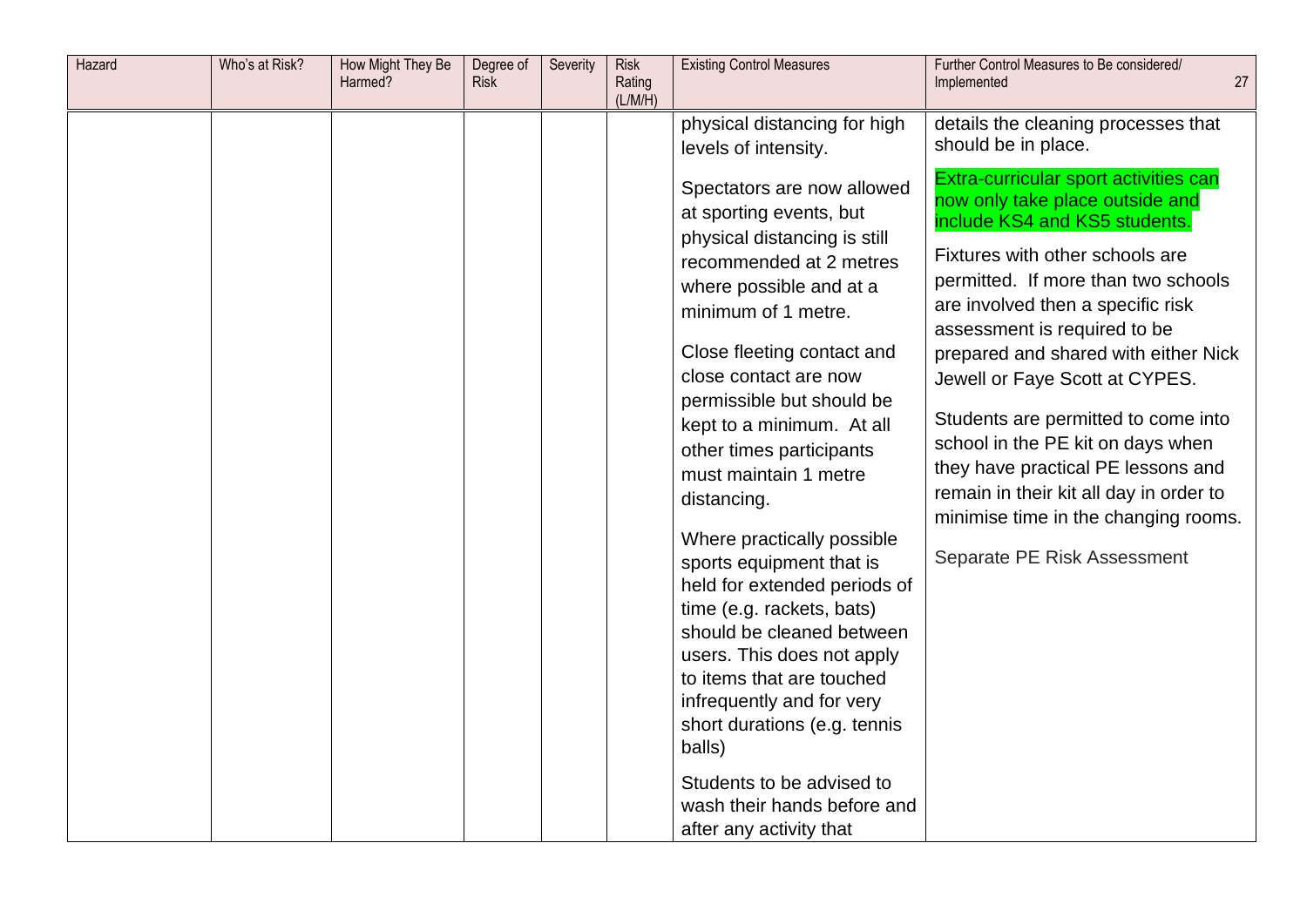| Hazard                                                       | Who's at Risk?               | How Might They Be<br>Harmed?                                                                   | Degree of<br><b>Risk</b> | Severity | <b>Risk</b><br>Rating<br>(L/M/H) | <b>Existing Control Measures</b>                                                                                                                                                                                                                                                                                                                                | Further Control Measures to Be considered/<br>28<br>Implemented                                                                                                                                                                                                                                                                                                                                                                              |
|--------------------------------------------------------------|------------------------------|------------------------------------------------------------------------------------------------|--------------------------|----------|----------------------------------|-----------------------------------------------------------------------------------------------------------------------------------------------------------------------------------------------------------------------------------------------------------------------------------------------------------------------------------------------------------------|----------------------------------------------------------------------------------------------------------------------------------------------------------------------------------------------------------------------------------------------------------------------------------------------------------------------------------------------------------------------------------------------------------------------------------------------|
|                                                              |                              |                                                                                                |                          |          |                                  | involves shared equipment<br>Students to use hand<br>sanitiser when entering back<br>into the school                                                                                                                                                                                                                                                            |                                                                                                                                                                                                                                                                                                                                                                                                                                              |
| Students and<br>Staff using<br><b>Musical</b><br>Instruments | <b>Students</b><br>and Staff | Infection by<br>Covid-19<br><b>Brass and</b><br>woodwind<br>instruments<br>causing<br>droplets | $\overline{2}$           | 3        | M                                | All singing and music<br>lessons for children and<br>young people in full time<br>education can now be<br>available to pupils, provided<br>that appropriate health,<br>safety and hygiene control<br>measures are in place and<br>are adhered to.                                                                                                               | Where possible students should not<br>share instruments. Where<br>instruments and associated<br>equipment have to be shared, they<br>must be disinfected between students<br>use<br>Sheet music should not be shared<br>between students                                                                                                                                                                                                     |
|                                                              |                              |                                                                                                |                          |          |                                  | Where performers are from<br>the same year group no<br>physical distancing is<br>required.<br>Where groups from different<br>year groups are participating<br>in singing, brass or wind<br>instruments then a minimum<br>of 1 metre and ideally 2<br>metres distancing should be<br>maintained.<br>A minimum of 3<br>to metres physical<br>distancing should be | There should be 10 minute break for<br>lessons involving singing, woodwind<br>and brass to allow any air droplets to<br>settle before cleaning of the room<br>takes place and the next lesson<br>starts.<br>Woodwind and brass instruments<br>should be carefully cleaned and dried<br>at the end of each lesson, and should<br>not be shared between students<br>Perspex screens have been provided<br>to create a physical barrier between |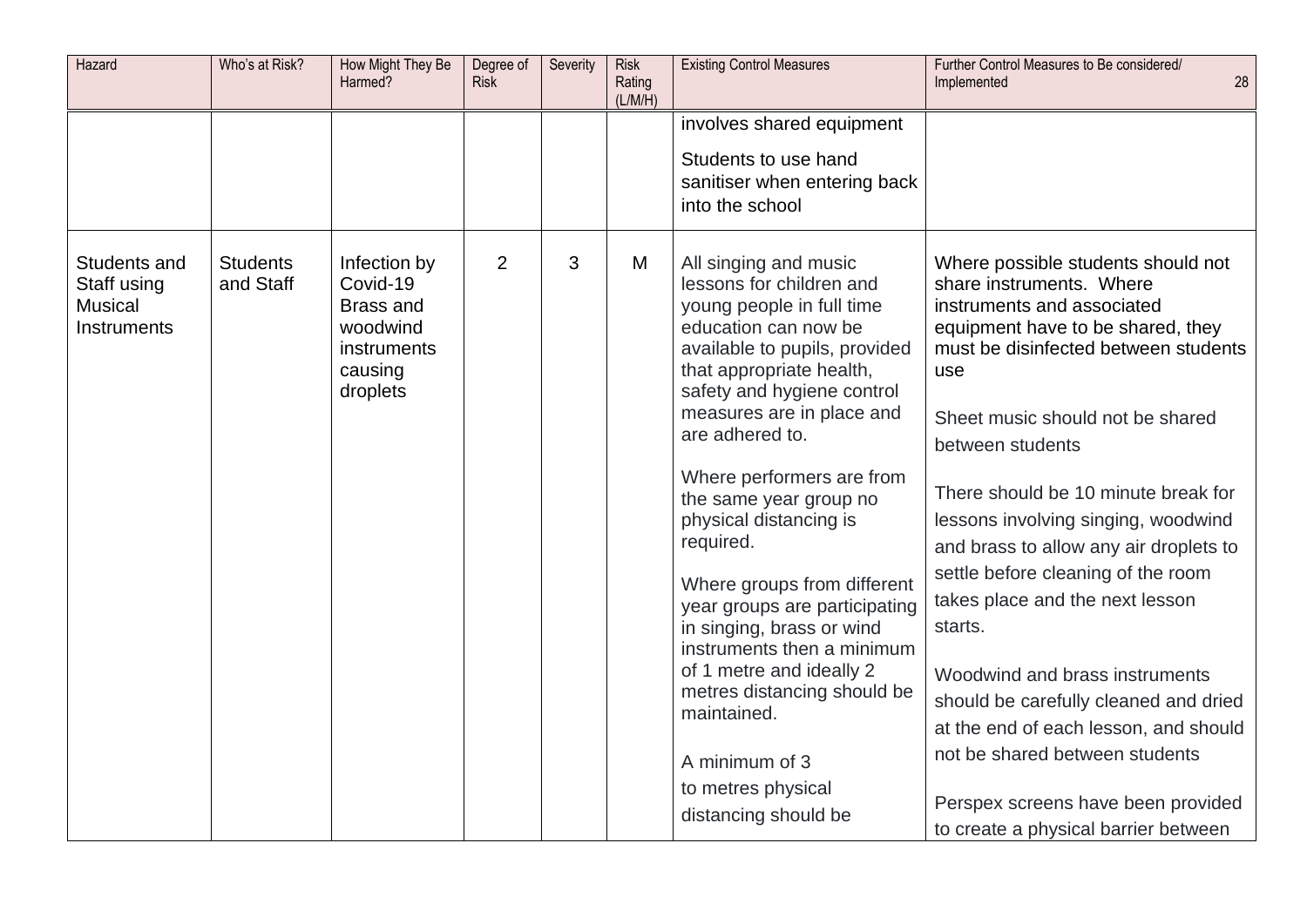| Hazard                         | Who's at Risk?  | How Might They Be<br>Harmed?        | Degree of<br><b>Risk</b> | Severity | <b>Risk</b><br>Rating<br>(L/M/H) | <b>Existing Control Measures</b>                                                 | Further Control Measures to Be considered/<br>29<br>Implemented                             |
|--------------------------------|-----------------|-------------------------------------|--------------------------|----------|----------------------------------|----------------------------------------------------------------------------------|---------------------------------------------------------------------------------------------|
|                                |                 |                                     |                          |          |                                  | maintained wherever                                                              | the students and any instructor,                                                            |
|                                |                 |                                     |                          |          |                                  | performers are facing                                                            | however the physical distance                                                               |
|                                |                 |                                     |                          |          |                                  | anyone else present                                                              | guidelines must still be adhered to as                                                      |
|                                |                 |                                     |                          |          |                                  | including teachers.                                                              | the screens are an addition, to not a                                                       |
|                                |                 |                                     |                          |          |                                  |                                                                                  | substitute for, the correct distance.                                                       |
|                                |                 |                                     |                          |          |                                  | No Microphones to be used                                                        |                                                                                             |
|                                |                 |                                     |                          |          |                                  | by singers as these can not                                                      | School performances and events are                                                          |
|                                |                 |                                     |                          |          |                                  | be sanitised between                                                             | now allowed to recommence but                                                               |
|                                |                 |                                     |                          |          |                                  | students                                                                         | subject to strict control measures;                                                         |
|                                |                 |                                     |                          |          |                                  |                                                                                  | and proposed events need to be fully                                                        |
|                                |                 |                                     |                          |          |                                  |                                                                                  | risk assessed and should be                                                                 |
|                                |                 |                                     |                          |          |                                  |                                                                                  | discussed with KBL and JCP in the                                                           |
| <b>Students</b>                | <b>Students</b> | Infection by                        | 2                        | 3        | M                                | Students are to wear face                                                        | first instance<br>Students who cannot afford to                                             |
| travelling to<br>school by bus |                 | being within<br>1m of each<br>other |                          |          |                                  | coverings on school buses,<br>unless medically exempt.<br>Exemption cards can be | purchase a face covering will be able<br>to request a free mask from<br>Reception           |
|                                |                 |                                     |                          |          |                                  | collected from the school                                                        |                                                                                             |
|                                |                 |                                     |                          |          |                                  | Reception                                                                        | No student will be denied access on<br>to a bus if the do not have a face<br>covering       |
|                                |                 |                                     |                          |          |                                  |                                                                                  | Government guidelines<br>https://www.gov.je/news/2020/pages/<br>studentfacemasksbuses.aspx  |
|                                |                 |                                     |                          |          |                                  |                                                                                  | Liberty bus guidelines<br>https://www.libertybus.je/news/face-<br>coverings-on-school-buses |
|                                |                 |                                     |                          |          |                                  |                                                                                  |                                                                                             |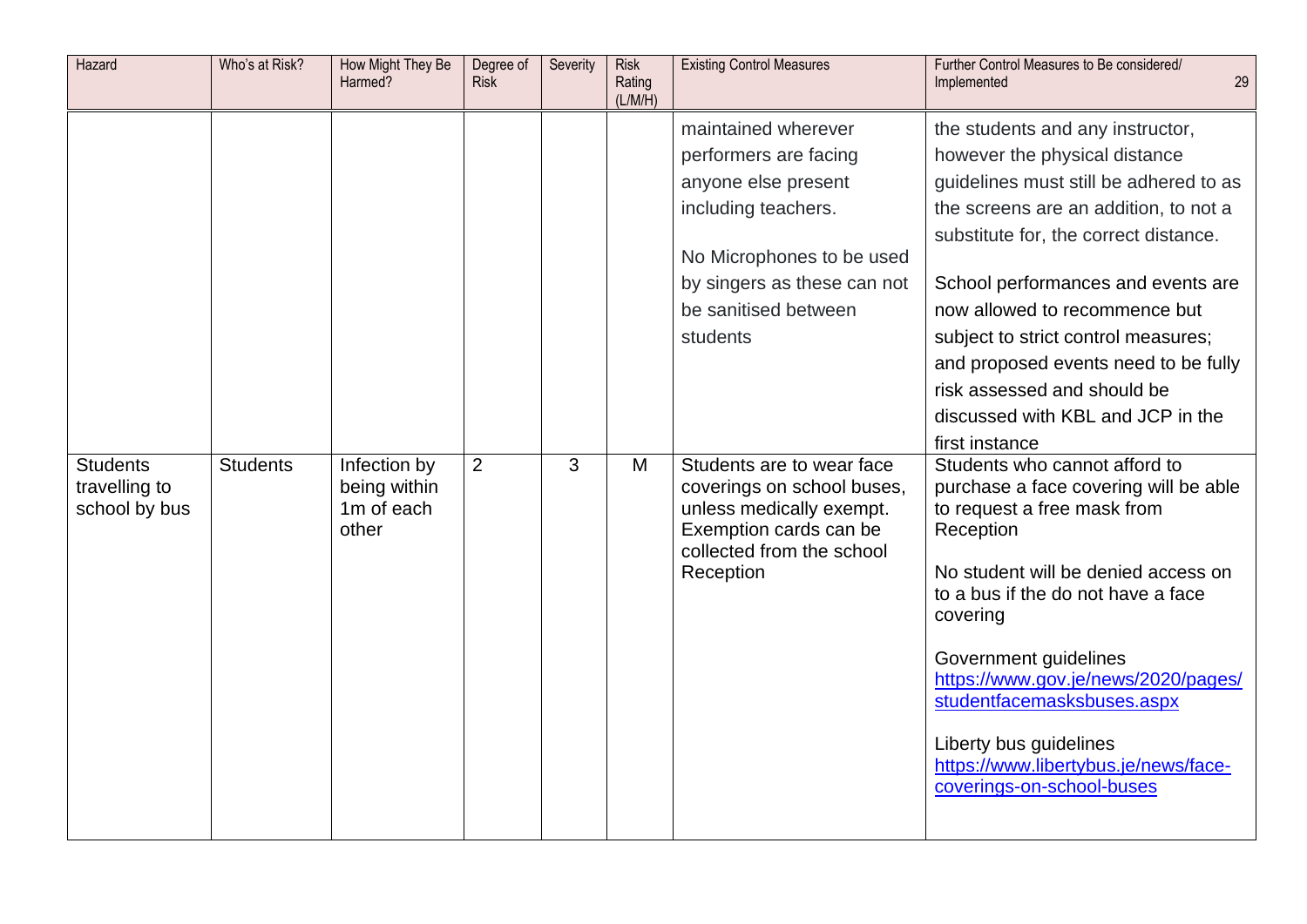| Hazard                                                                                                                                            | Who's at Risk?               | How Might They Be<br>Harmed?                                                                                        | Degree of<br>Risk | Severity | <b>Risk</b><br>Rating<br>(L/M/H) | <b>Existing Control Measures</b>                                                                                                                                                                                                                                                                                                                                                                                                  | Further Control Measures to Be considered/<br>30 <sub>o</sub><br>Implemented                                                                                                                                                                                                                                                                                                                                                                                                                                                                                                                                                                                                                   |
|---------------------------------------------------------------------------------------------------------------------------------------------------|------------------------------|---------------------------------------------------------------------------------------------------------------------|-------------------|----------|----------------------------------|-----------------------------------------------------------------------------------------------------------------------------------------------------------------------------------------------------------------------------------------------------------------------------------------------------------------------------------------------------------------------------------------------------------------------------------|------------------------------------------------------------------------------------------------------------------------------------------------------------------------------------------------------------------------------------------------------------------------------------------------------------------------------------------------------------------------------------------------------------------------------------------------------------------------------------------------------------------------------------------------------------------------------------------------------------------------------------------------------------------------------------------------|
| Students and<br>staff<br>congregating<br>as they arrive<br>and leave<br>school                                                                    | <b>Students</b><br>and staff | Infection by<br>being within<br>1m of each<br>other                                                                 | $\overline{2}$    | 3        | M                                | Member of duty staff to<br>patrol the student carpark to<br>ensure students are<br>physical distancing on their<br>arrival and departure<br>Staff to remind students and<br>colleagues not to<br>congregate in large groups,<br>and that they must always<br>maintain physical distance<br>upon their departure from<br>the school site<br><b>CYPES to inform Jersey</b><br>Police of the times of the<br>day for them to monitor | The school day will end for Y12 and<br>Y13 at 3:15pm, and at 3:20pm for<br>Y10 and Y11. All teaching staff are to<br>accompany their classes to either exit<br>through the main door or the<br>restaurant and ensure that students<br>sanitise their hands. Duty staff will<br>encourage students not to<br>congregate and move away from the<br>entrances.<br>Ground floor external doors to be<br>used as exits on conclusion of the<br>days education thus preventing long<br>ques forming as students exit the<br>building provided that the teachers in<br>those rooms can make sure that<br>students sanitise as they leave. Extra<br>sanitiser bottles to be provided to<br>these areas |
| Students and<br><b>Staff</b><br>undertaking<br>Off site visits<br>(with the<br>exception of<br>Sporting<br>$activities -$<br>please see<br>above) | <b>Students</b><br>and Staff | Infection by<br>Covid-19 due<br>to contact<br>outside of<br>school<br>environment<br>Infection from<br>encountering | $\overline{2}$    | 3        | M                                | Off site visits must be<br>approved by NF and can<br>only take place on Island.<br><b>Individual Risk Assessment</b><br>to be completed for all Off<br>Site activity with specific<br>reference to the guidance<br>for setting, e.g. transport,<br>hygiene, cleaning.                                                                                                                                                             | Risk assessments for each visit to<br>include mitigation measures that<br>clearly address how the public health<br>guidance will be adhered to at all<br>times during the activity and<br>specifically how any changes from<br>the Hautlieu setting are to be<br>communicated to students.<br>All off site visits will be preceded by                                                                                                                                                                                                                                                                                                                                                          |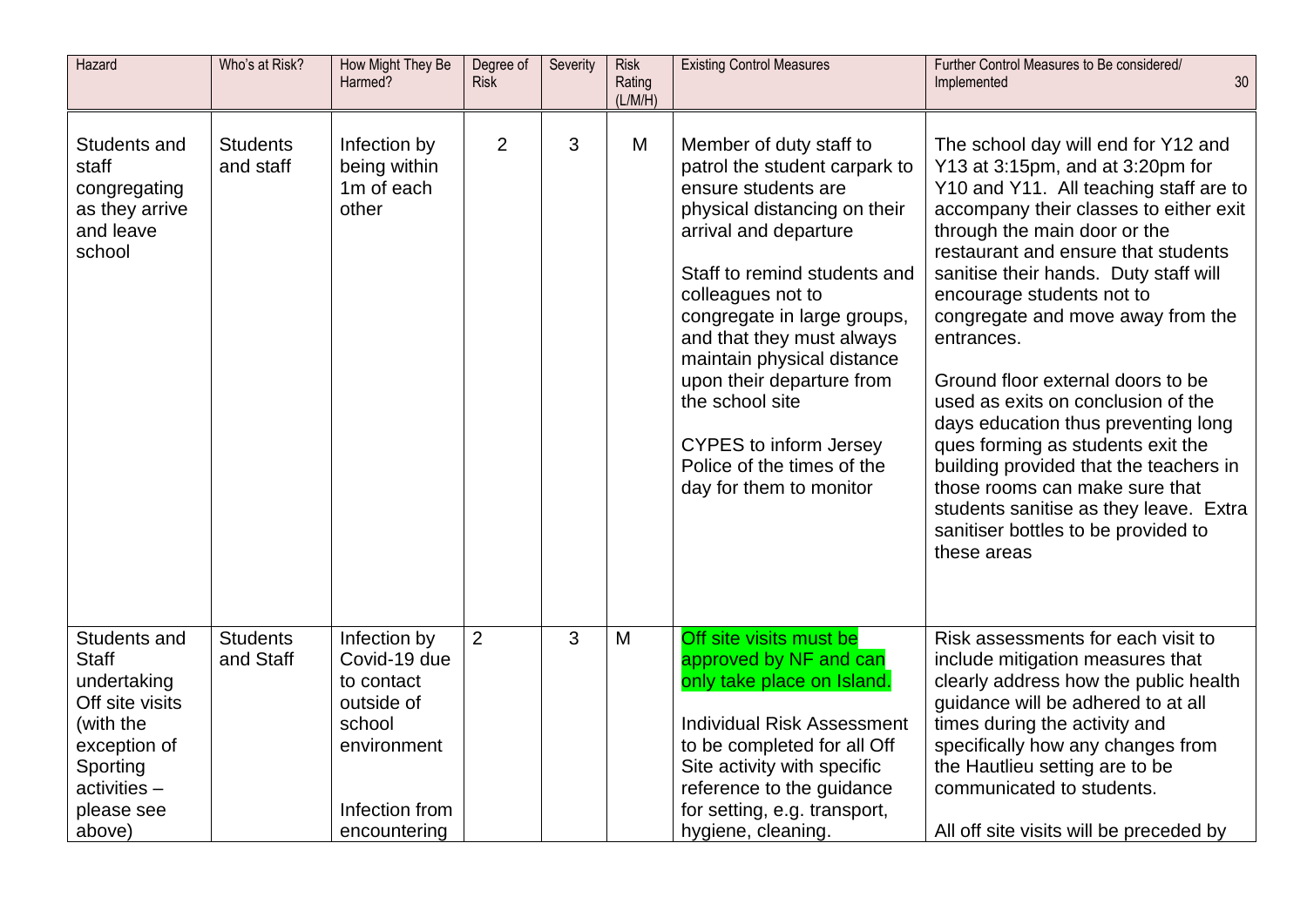| Hazard       | Who's at Risk?  | How Might They Be<br>Harmed?                                                                                                                           | Degree of<br><b>Risk</b> | Severity | <b>Risk</b><br>Rating<br>(L/M/H) | <b>Existing Control Measures</b>                                                                                                                                                                                                                                                                                                                                                                                                                                                                                                                                                                                                                                                                               | Further Control Measures to Be considered/<br>31<br>Implemented                                                                                                                                                                                                                                                                                                                                                                                                                                                                                                                                                                                              |
|--------------|-----------------|--------------------------------------------------------------------------------------------------------------------------------------------------------|--------------------------|----------|----------------------------------|----------------------------------------------------------------------------------------------------------------------------------------------------------------------------------------------------------------------------------------------------------------------------------------------------------------------------------------------------------------------------------------------------------------------------------------------------------------------------------------------------------------------------------------------------------------------------------------------------------------------------------------------------------------------------------------------------------------|--------------------------------------------------------------------------------------------------------------------------------------------------------------------------------------------------------------------------------------------------------------------------------------------------------------------------------------------------------------------------------------------------------------------------------------------------------------------------------------------------------------------------------------------------------------------------------------------------------------------------------------------------------------|
|              |                 | areas where<br>virus may be<br>lying dormant<br>Infection by<br>Covid-19<br>due to<br>contact with<br>individuals<br>outside of<br>student<br>"bubble" |                          |          |                                  | Trips are restricted to one<br>year group bubble, and<br>specific attention should be<br>paid in the risk assessment<br>to minimising contact with<br>individuals not in the year<br>group or school bubble.<br>Visit communication to<br>parents will specifically<br>reference measures to<br>ensure public health<br>guidance is followed<br>Staff to identify site specific<br>hygiene rules. Staff/<br>students to follow site<br>specific guidance regarding<br>hygiene and cleaning.<br>Staff and students should<br>maintain 2 metre physical<br>distancing wherever<br>possible.<br>Students and staff will<br>adhere to specific guidance<br>for public transport including<br>the wearing of masks. | specific parental letter referencing<br>measures ensuring public health<br>guidance will be adhered to.<br><b>Risk Assessments must include</b><br>measures to ensure hand hygiene.<br>Where applicable Risk Assessment<br>must include specific measures to<br>ensure safe food consumption and<br>hygiene<br>Where possible students should not<br>share equipment/resources. On any<br>occasion where equipment must be<br>shared, this must be disinfected<br>between students use<br>Government guidelines for trips<br>https://www.gov.je/Health/Coronaviru<br>s/EducationChildcare/Pages/Educatio<br>nCoronavirusGuidance.aspx#schooln<br>urserytrips |
| Students and | <b>Students</b> | Infection from                                                                                                                                         | $\overline{2}$           | 3        | M                                | Working in pairs and                                                                                                                                                                                                                                                                                                                                                                                                                                                                                                                                                                                                                                                                                           | <b>CLEAPSS believes that by following</b>                                                                                                                                                                                                                                                                                                                                                                                                                                                                                                                                                                                                                    |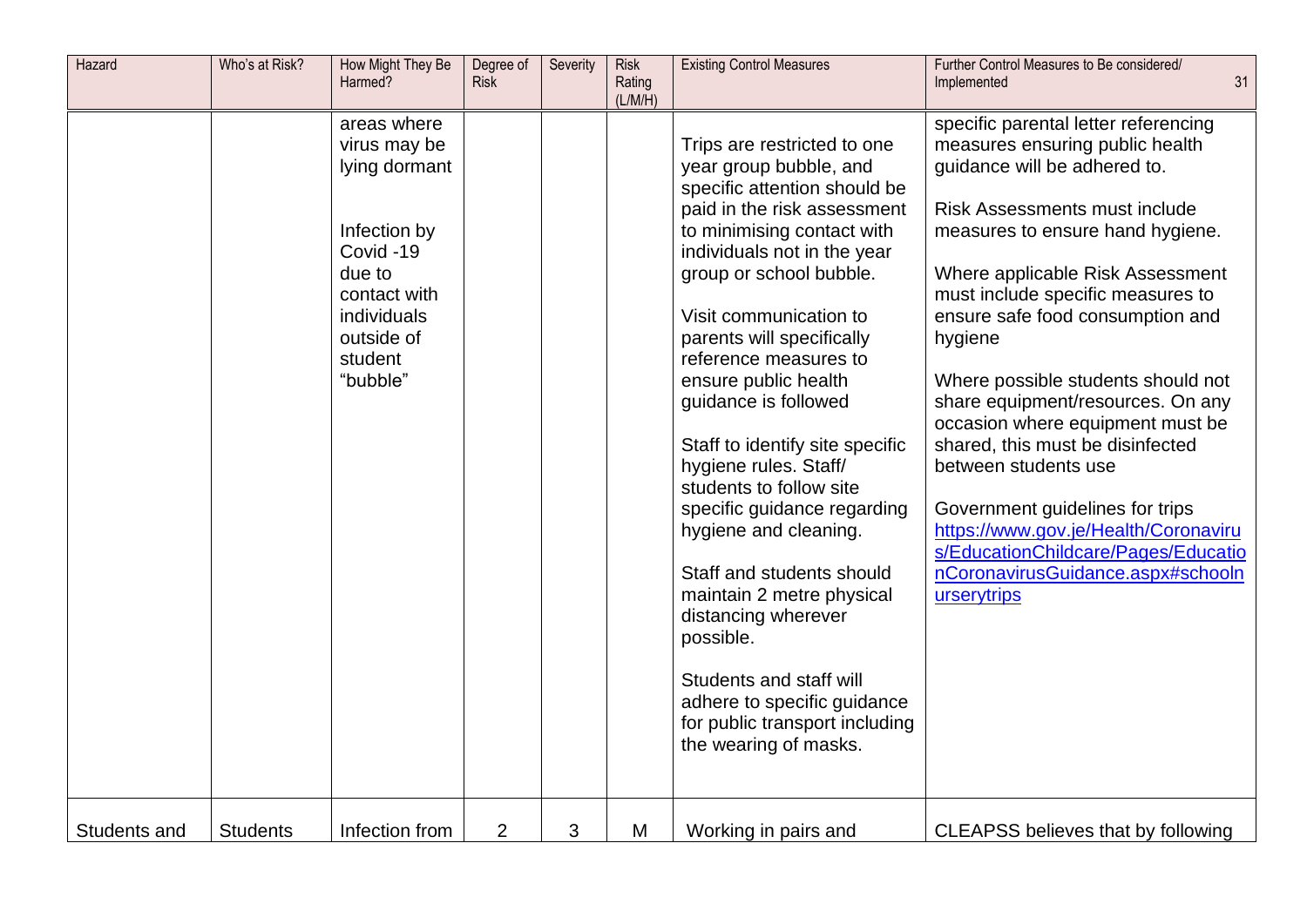| Hazard                                            | Who's at Risk? | How Might They Be<br>Harmed?                                                                                                                       | Degree of<br><b>Risk</b> | Severity | <b>Risk</b><br>Rating<br>(L/M/H) | <b>Existing Control Measures</b>                                                                                                                                                                                                                                                                                                                                                                                                                                                                                                                                                                                                                                                             | Further Control Measures to Be considered/<br>32<br>Implemented                                                                                                                                                                                                                                                                                                                                                                                                                                                                                                                                                                                                                                                                             |
|---------------------------------------------------|----------------|----------------------------------------------------------------------------------------------------------------------------------------------------|--------------------------|----------|----------------------------------|----------------------------------------------------------------------------------------------------------------------------------------------------------------------------------------------------------------------------------------------------------------------------------------------------------------------------------------------------------------------------------------------------------------------------------------------------------------------------------------------------------------------------------------------------------------------------------------------------------------------------------------------------------------------------------------------|---------------------------------------------------------------------------------------------------------------------------------------------------------------------------------------------------------------------------------------------------------------------------------------------------------------------------------------------------------------------------------------------------------------------------------------------------------------------------------------------------------------------------------------------------------------------------------------------------------------------------------------------------------------------------------------------------------------------------------------------|
| <b>Staff</b><br>undertaking<br>laboratory<br>work | and Staff      | students and<br>staff not<br>maintaining<br>adequate<br>distance<br>Infection from<br>encountering<br>areas where<br>virus may be<br>lying dormant |                          |          |                                  | groups<br>Equipment can be shared<br>between students in the<br>same class but must be<br>"meticulously" cleaned or<br>quarantined for 24 hours<br>before being used by<br>students from another year<br>group or class.<br>Eye protection should be<br>sterilised between use a<br>disinfectant bath has been<br>provided to facilitate the<br>regular washing of the eye<br>protection.<br>It is strongly recommended<br>that the wearing of lab coats<br>(other than those personally<br>owned) be discouraged and<br>practices tailored towards<br>those experiments that do<br>not require their use. In<br>exceptional circumstances<br>lab coats will have to be<br>washed after use. | the advice in the guide GL343, then<br>the overwhelming majority of science<br>practical activities can be carried out<br>safely, albeit with very strict controls<br>in place.<br>http://science.cleapss.org.uk/Resourc<br>e/GL343-Guide-to-doing-practical-<br>work-during-the-COVID-19-<br>Pandemic-Science.pdf<br>The following activities: and similar<br>activities are to be avoided.<br>Cheek cell sampling<br>$\bullet$<br>Lung volume / capacity & other<br>breathing based activities<br>Activities which make use of<br>saliva<br>Activities which make use of<br>straws or other equipment for<br>blowing through e.g. blowing<br>through lime water or using a<br>musical instrument which you<br>blow into to create a sound |